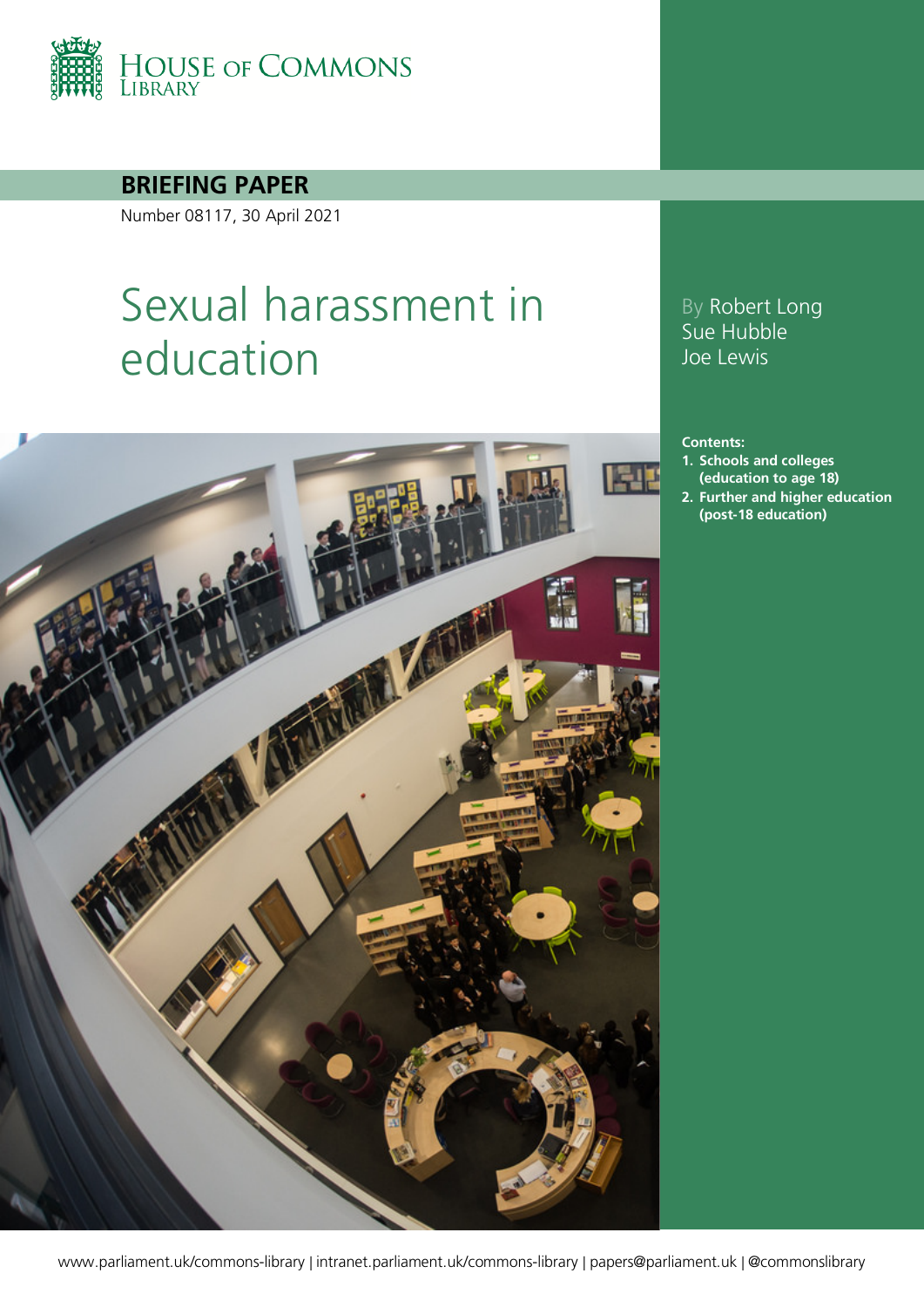# **Contents**

| <b>Summary</b> |                                                                                                                   | 3              |
|----------------|-------------------------------------------------------------------------------------------------------------------|----------------|
| 1.<br>1.1      | Schools and colleges (education to age 18)<br>Keeping Children Safe in Education: Government guidance             | 5<br>5         |
|                | Advice for schools: Sexual violence and sexual harassment                                                         | 5              |
| 1.2            | Behaviour and bullying policies                                                                                   | $\sqrt{6}$     |
| 1.3            | Women and Equalities Committee report (2016)                                                                      | $\overline{7}$ |
|                | Launch and Fixers report                                                                                          | $\overline{7}$ |
|                | Committee report                                                                                                  | $\overline{7}$ |
|                | Government response                                                                                               | $\,8\,$        |
| 1.4            | Evidence session with Ministers (October 2017)<br>Ofsted review of sexual abuse in schools and colleges (2021)    | 9<br>10        |
| 1.5            | Relationships and sex education and PSHE                                                                          | 10             |
|                | Statutory RSE: Children and Social Work Act 2017                                                                  | 10             |
|                | Health education                                                                                                  | 11             |
| 1.6            | Allegations against teachers or other pupils                                                                      | 12             |
| 1.7            | Schools in Scotland, Wales, and Northern Ireland                                                                  | 14             |
|                | Scotland                                                                                                          | 14             |
|                | Wales<br>Northern Ireland                                                                                         | 14             |
|                |                                                                                                                   | 14             |
| 2.             | <b>Further and higher education (post-18 education)</b>                                                           | 15             |
| 2.1            | Is there a problem with sexual harassment in colleges and universities?                                           | 15             |
| 2.2<br>2.3     | Legal duties of further and higher education institutions<br>Initiatives to tackle sexual harassment in FE and HE | 19<br>20       |
| 2.4            | Institutional policies on sexual harassment                                                                       | 24             |
| 2.5            | Parliamentary debate on sexual harassment in FE and HE                                                            | 26             |
|                |                                                                                                                   |                |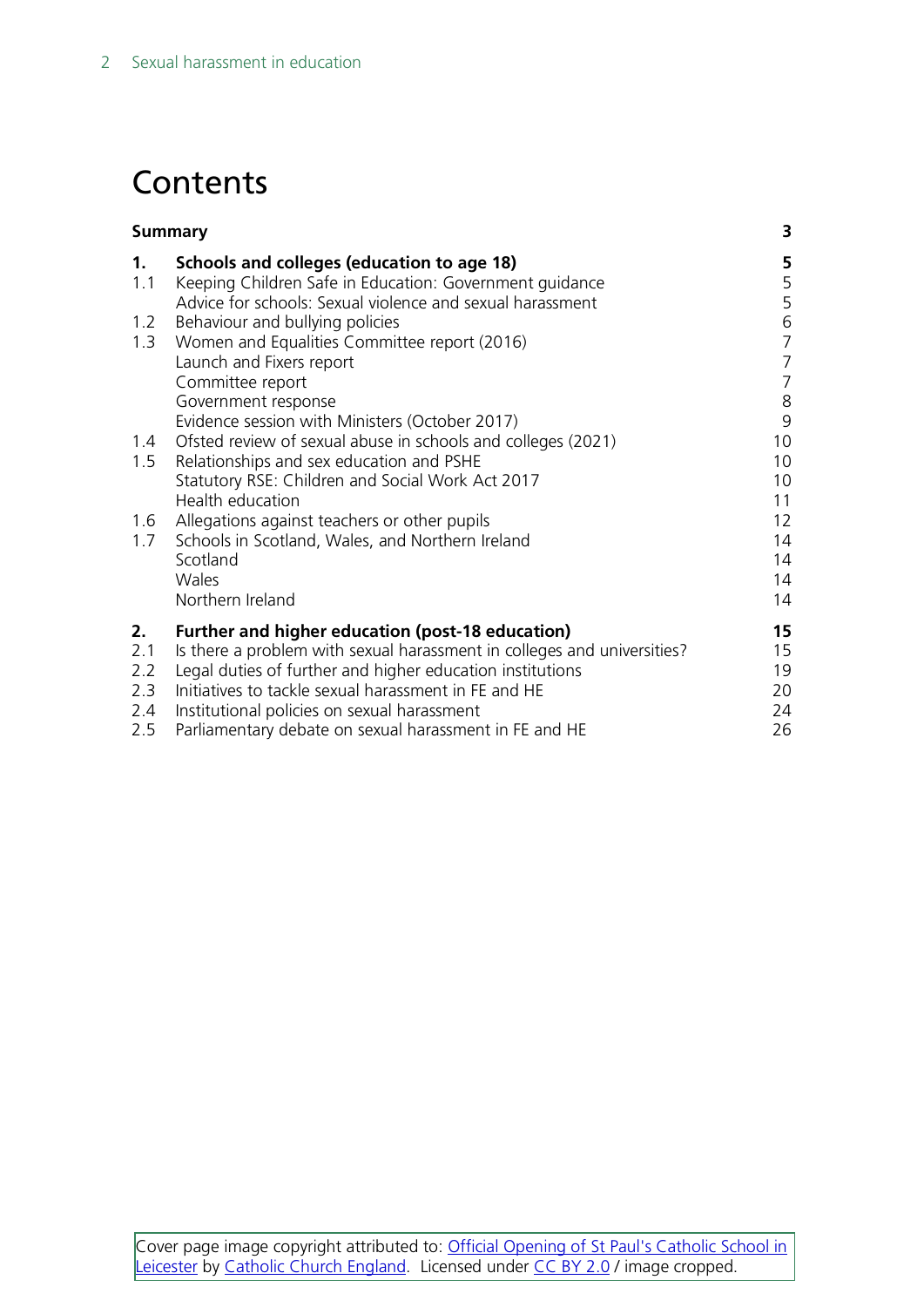# <span id="page-2-0"></span>Summary

#### **Schools and colleges**

All schools in England must have a child protection policy in place, including measures in relation to protecting children from sexual harassment, whether from staff members or their peers. Relevant policies are in place relating to behaviour at school, bullying, and the Public Sector Equality Duty.

[Keeping Children Safe in Education](https://www.gov.uk/government/publications/keeping-children-safe-in-education--2) is the statutory guidance to which all schools and colleges in England must regard when carrying out their duties to safeguard and promote the welfare of children. The most recent version came into force in September 2019.

Advice for schools on Sexual violence and sexual harassment between children in schools [and colleges](https://www.gov.uk/government/publications/sexual-violence-and-sexual-harassment-between-children-in-schools-and-colleges) sets out more direct information for schools and colleges on how to deal with incidents and allegations.

Statutory Relationships Education at primary school, and Relationships and Sex Education at secondary level, became compulsory in all English schools from September 2020. [Statutory guidance](https://www.gov.uk/government/publications/relationships-education-relationships-and-sex-education-rse-and-health-education) has been published on the reformed subjects.

In March 2021, the Government asked Ofsted to undertake an immediate review of [safeguarding policies](https://www.gov.uk/government/news/government-launches-review-into-sexual-abuse-in-schools) in state and independent schools with relation to sexual harassment and abuse. The review is expected to report by the end of May 2021.

This briefing provides an overview of the relevant policies schools are expected to have in place on sexual harassment, and recent policy developments.

The same guidance for schools also applies to colleges, but some different considerations may apply where the students involved have turned 18, depending on context. Issues relating to over-18s are explored further in later sections.

Education policy is a devolved area, and this briefing focuses on the position in English schools. Links are provided to relevant policies in place in Scotland, Wales, and Northern Ireland.

#### **Further and higher education**

Universities and FE colleges face different challenges to schools with regard to the welfare and protection of students as most students are adults. The situation is complicated on campuses where students are living and socialising together. Higher and further education institutions have a duty to ensure that students have a safe environment in which to live and work. They also have a duty under the *Equalities Act 2010* to eliminate discrimination, to promote equality, and to foster good relations between groups. These duties however must be implemented whilst allowing adult students freedom and autonomy. This can be a difficult balance to achieve.

There have been concerns that sexual harassment is increasing in universities. A BBC report in 2019 showed that reports of rape, sexual assault, and harassment at UK universities had trebled in three years. In 2015, Universities UK set up the Taskforce on Sexual Violence and Harassment, which published guidelines to assist Higher Education Providers with drafting policies on sexual harassment and hate crime. Most colleges and universities now have processes and procedures in place to address harassment (including sexual harassment), violence, and hate crime.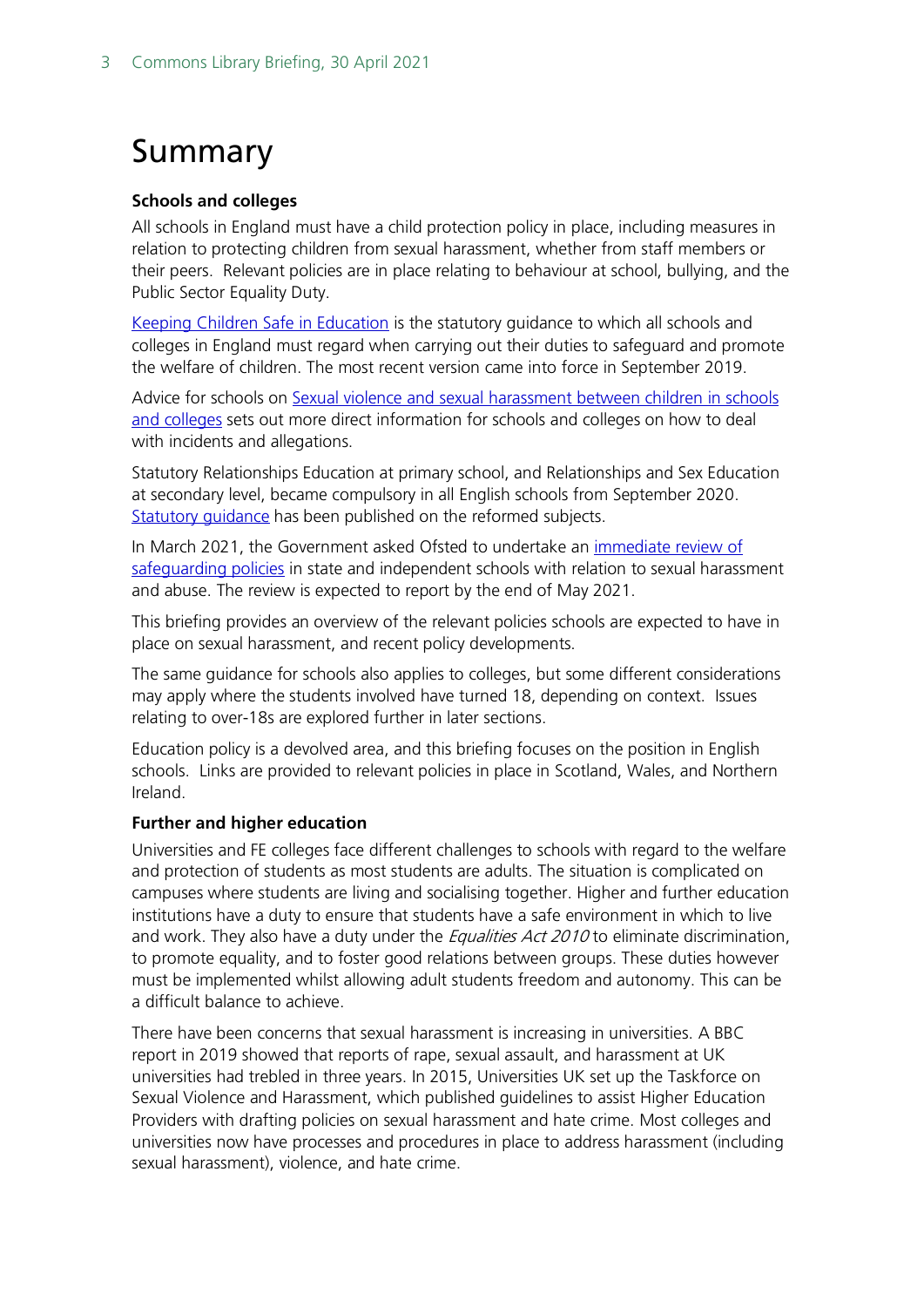#### 4 Sexual harassment in education

This paper gives an overview of the issue of sexual harassment in colleges and universities, and sets out the legal duties of institutions and their responses to the problem of rising incidents of sexual harassment and violence.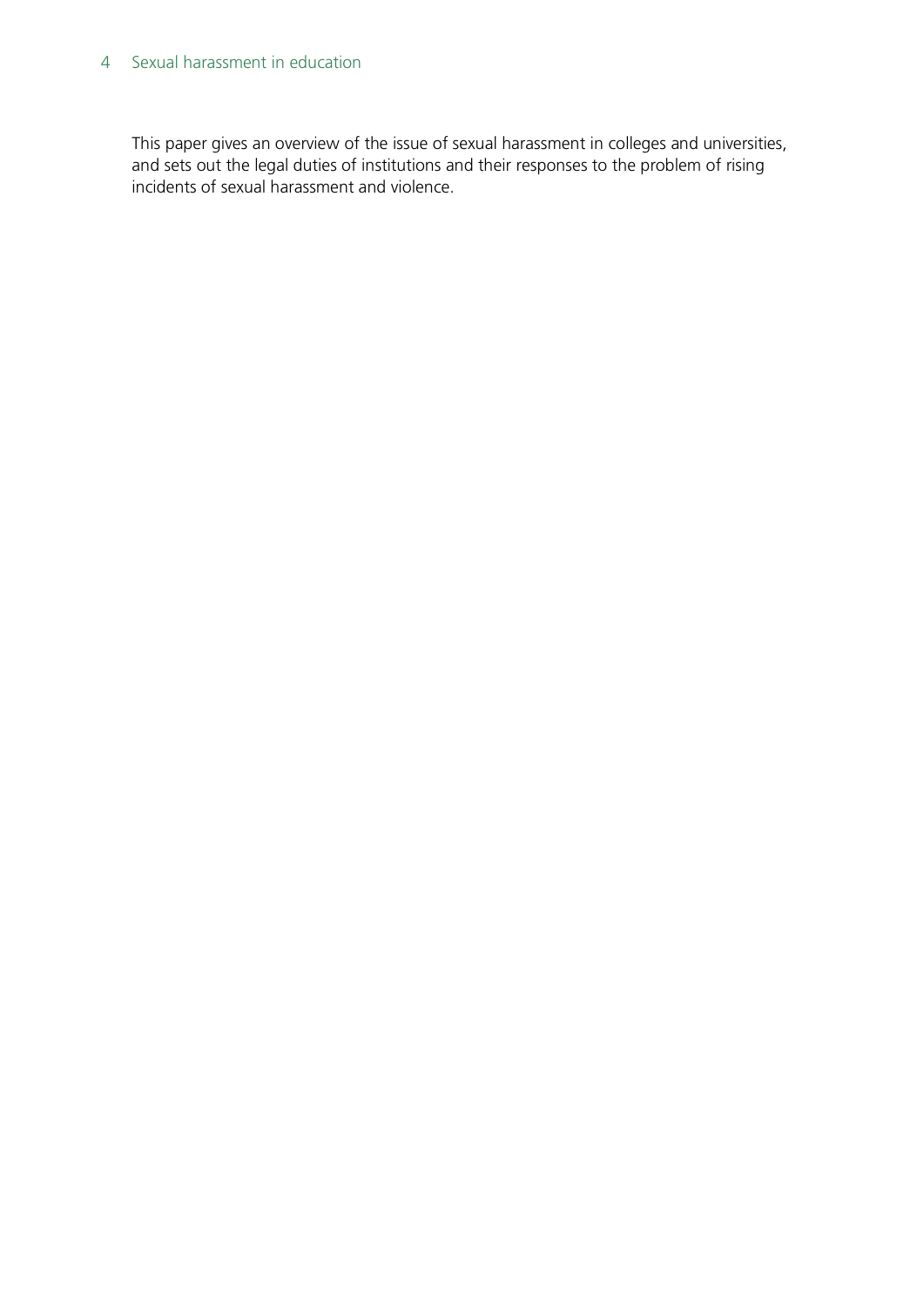# <span id="page-4-0"></span>1. Schools and colleges (education to age 18)

Education policy is a devolved area, and this briefing focuses on the position in English schools, although some sections (such as those relating to equality legislation) are more widely applicable. Section 1.6 provides links to relevant policies in place in Scotland, Wales, and Northern Ireland.

The same guidance for schools also applies to colleges, but some different considerations may apply where the students involved have turned 18, depending on context.

# <span id="page-4-1"></span>1.1 Keeping Children Safe in Education: Government guidance

All schools must have a child protection policy in place.

The Schools Minister, Edward Timpson, set out an overview of the measures in place to safeguard children from sexual harassment in response to a **Parliamentary Question** on pupil-on-pupil sexual assault in February 2017:

Keeping Children Safe in Education is the statutory guidance to which all schools and colleges in England must regard when carrying out their duties to safeguard and promote the welfare of children. The guidance places a responsibility on all staff to provide a safe environment, in which children can learn and to consider at all times what is in the best interests of the child.

The guidance requires schools and colleges to have an effective child protection policy, which includes procedures to minimise the risk of peer on peer abuse and sets out how allegations of peer on peer abuse will be investigated. The policy should reflect the different forms that peer on peer abuse may take and make clear that abuse should never be tolerated or passed off as banter or part of growing up. The policy should also be clear as to how victims of peer on peer abuse will be supported. The guidance is clear that children's social care and the Police should be involved as appropriate.<sup>[1](#page-4-3)</sup>

The most recent version of [Keeping Children Safe in Education](https://www.gov.uk/government/publications/keeping-children-safe-in-education--2) came into force in January 2021.

## <span id="page-4-2"></span>Advice for schools: Sexual violence and sexual harassment

The advice for schools on [Sexual violence and sexual harassment](https://www.gov.uk/government/publications/sexual-violence-and-sexual-harassment-between-children-in-schools-and-colleges)  [between children in schools and colleges](https://www.gov.uk/government/publications/sexual-violence-and-sexual-harassment-between-children-in-schools-and-colleges) published in May 2018 sets out more direct information for schools and colleges on how to deal with incidents and allegations.

<span id="page-4-3"></span>The advice provides definitions of sexual violence and sexual harassment, and also of harmful sexual behaviours. It sets out schools' and colleges' relevant duties, and how schools should approach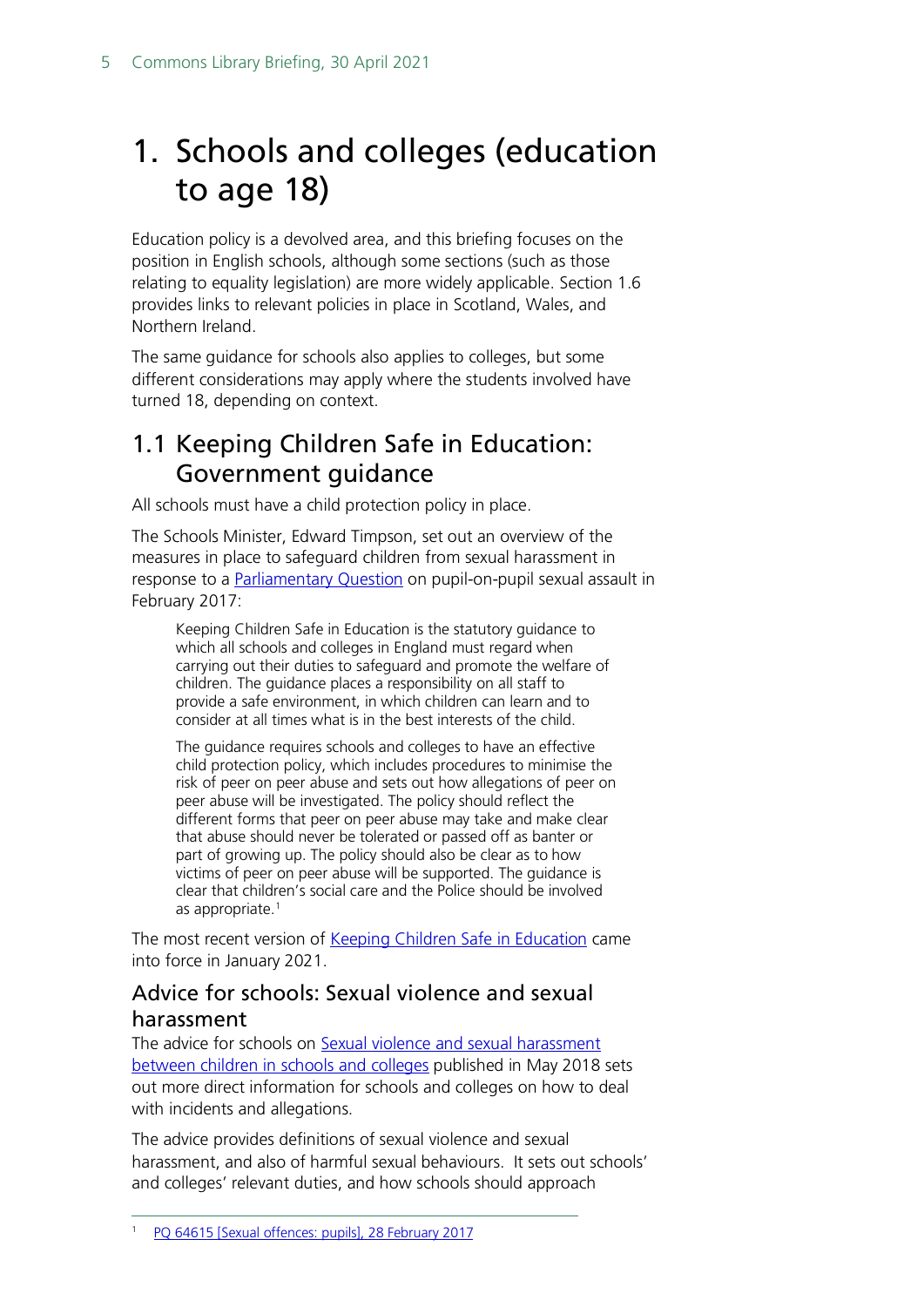prevention: for instance, in the curriculum or safeguarding training for teachers.

The advice also provides information on how schools should respond to accusations of sexual violence or harassment, and subsequent steps that should be taken, including how to safeguard the victim and the alleged perpetrator, including whether they should be placed in classes together.

# <span id="page-5-0"></span>1.2 Behaviour and bullying policies

### **Behaviour**

All schools should, as set out in the DfE's advice on [Behaviour and](https://www.gov.uk/government/publications/behaviour-and-discipline-in-schools)  [Discipline in Schools,](https://www.gov.uk/government/publications/behaviour-and-discipline-in-schools) have a behaviour policy in place. This will include a range of measures that may be used by teachers and head teachers as appropriate, including in more severe cases fixed-term or permanent exclusions. The DfE's [guide for schools on exclusions](https://www.gov.uk/government/publications/school-exclusion) focuses on the disciplinary background to exclusions and ensuring they are implemented legally.

#### **Bullying**

The gov.uk website provides information on the law as it relates to [bullying at school,](https://www.gov.uk/bullying-at-school/the-law) and also information on reporting bullying to schools and (in some instances) to the police. As it sets out, by law, all state schools must have a behaviour policy in place that includes measures to prevent all forms of bullying among pupils. This policy is decided by the school. All teachers, pupils and parents must be told what it is.

The site sets out the matters that should be [reported to the police.](https://www.gov.uk/bullying-at-school/the-law) These include:

- violence or assault
- theft
- repeated harassment or intimidation, e.g. name calling, threats and abusive phone calls, emails or text messages
- hate crimes

The Department for Education has published non-statutory advice for schools on [Preventing and Tackling Bullying.](https://www.gov.uk/government/publications/preventing-and-tackling-bullying) This includes advice on prevention and intervention, and makes clear that schools can discipline pupils for bullying outside of school.

#### **Public Sector Equality Duty**

Schools also have duties introduced by the *Equality Act 2010* related to sexual harassment. The 2010 Act makes it unlawful for a school to discriminate against a pupil or prospective pupil by treating them less favourably because of a protected characteristic.<sup>[2](#page-5-1)</sup>

The Government's response to the Women and Equalities Committee report on sexual harassment in schools (see section 1.3) set out the

<span id="page-5-1"></span><sup>&</sup>lt;sup>2</sup> The protected characteristics listed in [section 4 of the Act](http://www.legislation.gov.uk/ukpga/2010/15/section/4) are age; disability; gender reassignment; marriage and civil partnership; pregnancy and maternity; race; religion or belief; sex; sexual orientation.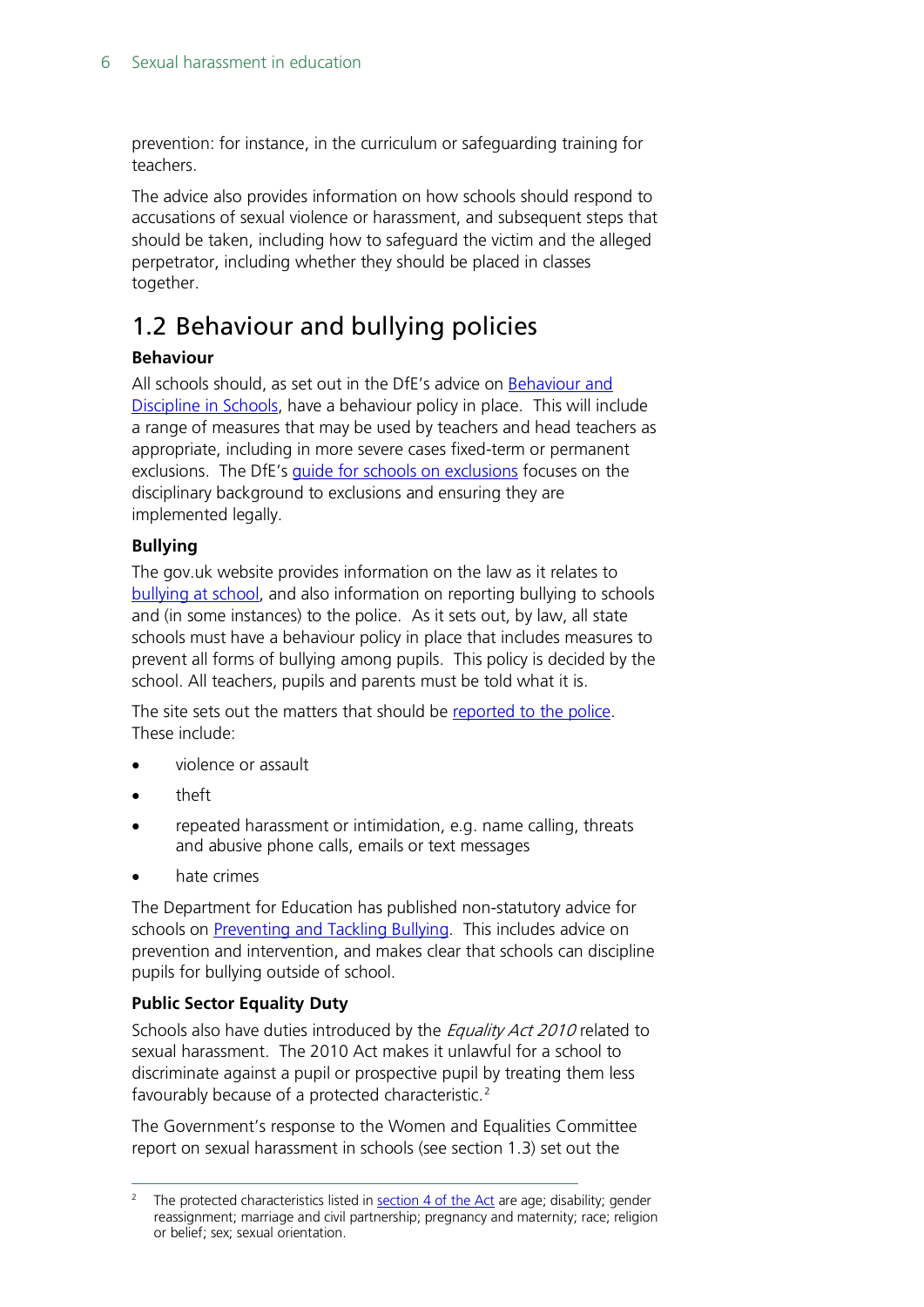relevant implications of the Act for schools, in introducing the Public Sector Equality Duty (PSED):

The Act introduced the Public Sector Equality Duty (PSED) in 2011 which applies to all schools, including maintained and independent schools, academies, and maintained and nonmaintained special schools. Under the PSED Schools have a general duty to have regard to the need to eliminate unlawful discrimination, harassment and victimisation and to advance equality of opportunity between different groups and foster good relations between different groups. The duty applies to all protected characteristics and means that whenever significant decisions are being made or policies developed, thought must be given to the equality implications, such as the elimination of sexual harassment.<sup>3</sup>

## <span id="page-6-0"></span>1.3 Women and Equalities Committee report (2016)

## <span id="page-6-1"></span>Launch and Fixers report

In April 2016, the House of Commons Women and Equalities select committee [launched an inquiry](http://www.parliament.uk/business/committees/committees-a-z/commons-select/women-and-equalities-committee/inquiries/parliament-2015/inquiry1/) into sexual harassment and sexual violence in schools.

The inquiry sought, among other aims, to establish the scale of the problem, and in advance of launching the inquiry commissioned a series of workshops run by the charity Fixers, which reported that young people had experienced that:

- schools are not playing their part in recognising the pressures young people are under when dealing with matters of sexual harassment and sexual bullying
- teachers may brush off incidents of sexual assaults or sexually threatening behaviour because of students relatively young ages
- many incidents go unreported because students are worried that victims will be punished as well as perpetrators.<sup>[4](#page-6-4)</sup>

The full Fixers report, The Trouble with... Sex in Schools, was published alongside the inquiry launch.

## <span id="page-6-2"></span>Committee report

The Women and Equalities Committee [published its report](http://www.parliament.uk/business/committees/committees-a-z/commons-select/women-and-equalities-committee/news-parliament-2015/sexual-harassment-and-violence-in-schools-report-published-16-17/) in September 2016.

The report included evidence that:

• almost a third (29%) of 16-18 year old girls say they have experienced unwanted sexual touching at school

<span id="page-6-3"></span><sup>3</sup> House of Commons Women and Equalities Committee, [Sexual harassment and](https://www.publications.parliament.uk/pa/cm201617/cmselect/cmwomeq/826/826.pdf)  [sexual violence in schools: Government response to the Committee's Third Report of](https://www.publications.parliament.uk/pa/cm201617/cmselect/cmwomeq/826/826.pdf)  [Session 2016–17,](https://www.publications.parliament.uk/pa/cm201617/cmselect/cmwomeq/826/826.pdf) First Special Report of Session 2016–17, November 2016, HC 826, p4

<span id="page-6-4"></span><sup>4</sup> House of Commons Women and Equalities Committee, [Sexual harassment and](http://www.parliament.uk/business/committees/committees-a-z/commons-select/women-and-equalities-committee/news-parliament-2015/sexual-harassment-and-sexual-violence-in-schools-launch-15-16/)  [sexual violence in schools inquiry launched,](http://www.parliament.uk/business/committees/committees-a-z/commons-select/women-and-equalities-committee/news-parliament-2015/sexual-harassment-and-sexual-violence-in-schools-launch-15-16/) 20 April 2016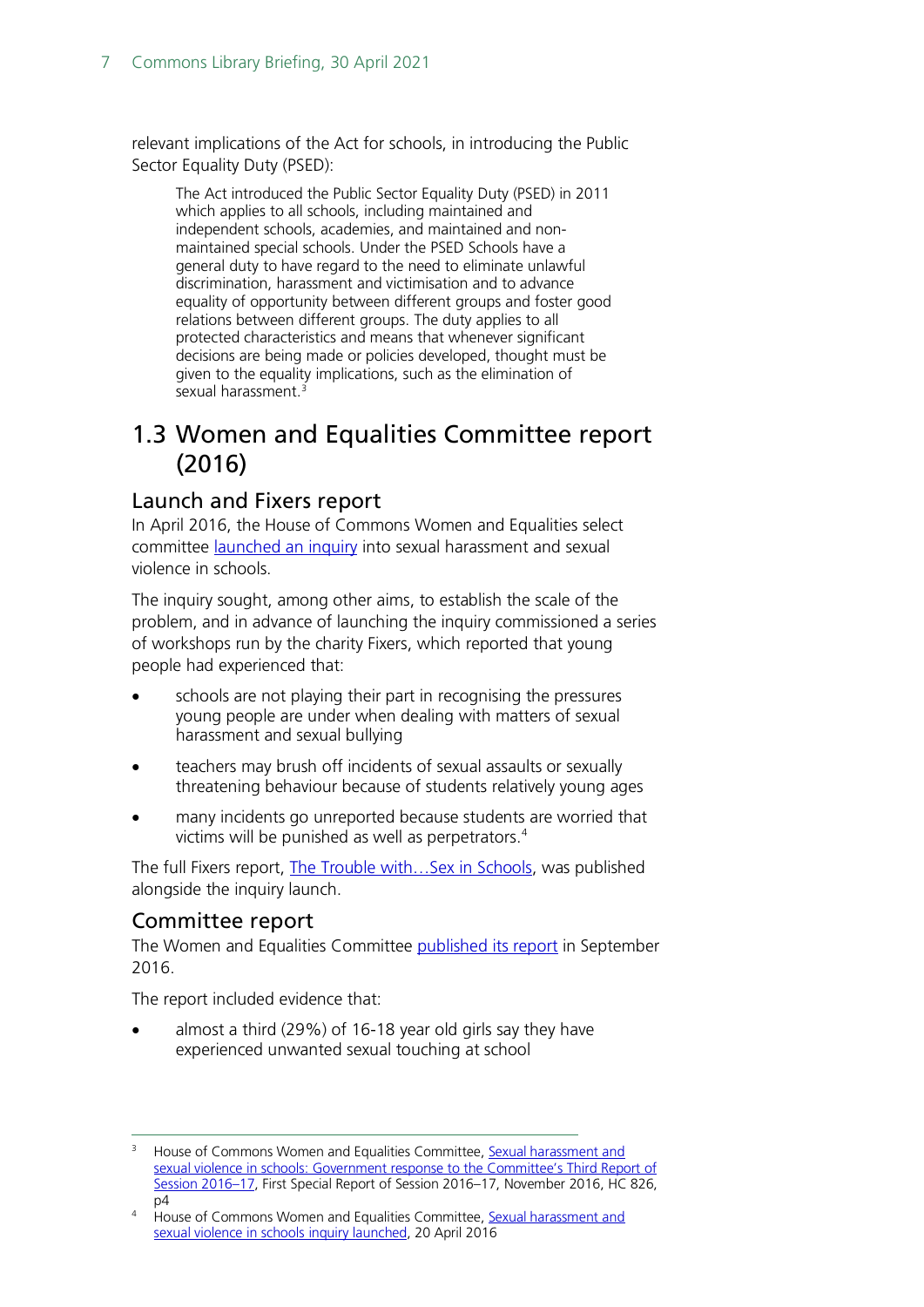- nearly three-quarters (71%) of all 16-18 year old boys and girls say they hear terms such as "slut" or "slag" used towards girls at schools on a regular basis
- 59% of girls and young women aged 13-21 said in 2014 that they had faced some form of sexual harassment at school or college in the past year<sup>[5](#page-7-1)</sup>

The Committee highlighted evidence from young people that "sexual harassment has become a normal part of school life," and found "an alarming inconsistency in how schools deal with sexual harassment and violence, which is mostly targeted at girls, a disregard for existing national and international equality obligations, and a lack of guidance and support for teachers."[6](#page-7-2)

The Committee's recommendations included:

- Legislation to ensure every school takes appropriate action to prevent and respond to sexual harassment and sexual violence, with support from Government including clear national guidance.
- Ofsted and the Independent Schools Inspectorate to assess schools on how well they are recording, monitoring, preventing and responding to incidents of sexual harassment and sexual violence.
- Making sex and relationships education (SRE) a statutory subject for all children at primary and secondary school.<sup>[7](#page-7-3)</sup>

More detail is available in the [full report.](https://www.publications.parliament.uk/pa/cm201617/cmselect/cmwomeq/91/91.pdf)

### <span id="page-7-0"></span>Government response

The [Government's response](https://www.publications.parliament.uk/pa/cm201617/cmselect/cmwomeq/826/826.pdf) to the Committee's report was published in November 2016.

The response did not commit to further legislation, citing existing requirements, but did announce a review of the relevant guidance:

21) Despite these recent revisions [to the Keeping Children Safe in Education guidance], we recognise that the findings of the inquiry suggest we may need to reconsider the specific focus the guidance gives to this issue. We will invite sector specialists to join an advisory group to review existing DfE guidance including KCSIE and behaviour and bullying guidance and consider how the committee's concerns and recommendations can be taken on board. We will convene the group at the earliest opportunity and look to review both sets of guidance as a priority.

22) We will also ask the advisory group to consider what further advice and guidance schools might need to help them understand how their existing responsibilities fit together to provide a basis for tackling sexual harassment and sexual violence, and what those sources of advice might be.<sup>[8](#page-7-4)</sup>

<span id="page-7-1"></span><sup>5</sup> House of Commons Women and Equalities Committee, ['Widespread' sexual](http://www.parliament.uk/business/committees/committees-a-z/commons-select/women-and-equalities-committee/news-parliament-2015/sexual-harassment-and-violence-in-schools-report-published-16-17/)  [harassment and violence in schools must be tackled,](http://www.parliament.uk/business/committees/committees-a-z/commons-select/women-and-equalities-committee/news-parliament-2015/sexual-harassment-and-violence-in-schools-report-published-16-17/) 13 September 2016

<span id="page-7-2"></span> $6$  Ibid.

<span id="page-7-4"></span><span id="page-7-3"></span> $\frac{7}{8}$  Ibid.

House of Commons Women and Equalities Committee, Sexual harassment and [sexual violence in schools,](https://www.publications.parliament.uk/pa/cm201617/cmselect/cmwomeq/826/826.pdf) November 2016, p4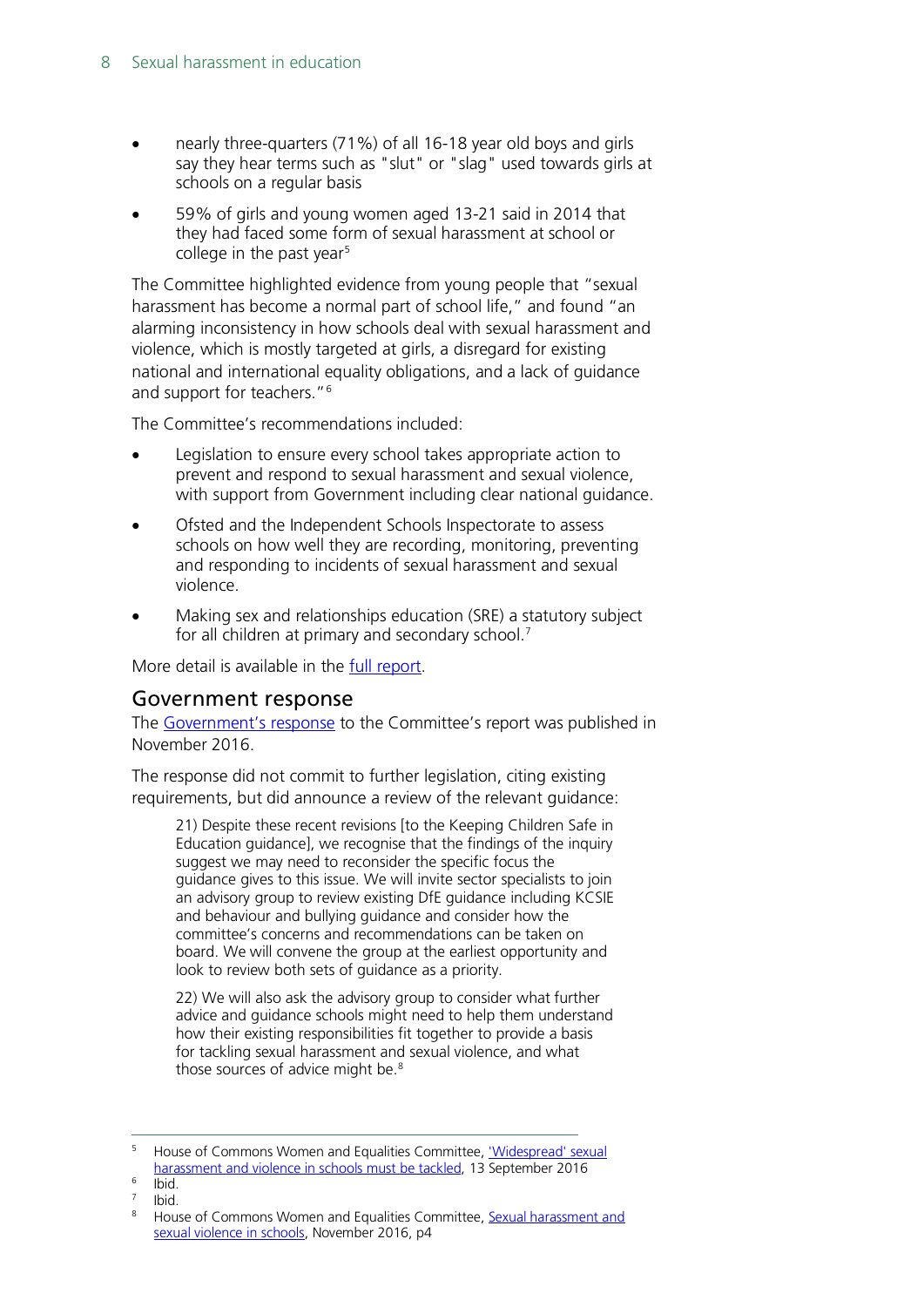The response noted that Ofsted hand amended its School Inspection Handbook to address concerns about safeguarding and harassment. The 2019 [School Inspection Handbook](https://www.gov.uk/government/publications/school-inspection-handbook-eif) states that Ofsted inspectors will require from schools:

- records and analysis of sexual harassment or sexual violence
- records and analysis of bullying, discriminatory and prejudiced behaviour, either directly or indirectly, including racist, sexist, disability and homophobic/biphobic/transphobic bullying, use of derogatory language and racist incidents<sup>9</sup>

The response did not contain a commitment to statutory SRE or PSHE, although this position has since changed (see section 1.4).

The [Committee stated](http://www.parliament.uk/business/committees/committees-a-z/commons-select/women-and-equalities-committee/news-parliament-2015/sexual-harassment-and-sexual-violence-in-schools-government-response-published-16-17/) that the Government needed to go "much further" in dealing with sexual harassment in schools, and that it intended to return to the subject in 2017.<sup>[10](#page-8-2)</sup>

### <span id="page-8-0"></span>Evidence session with Ministers (October 2017)

In October 2017, the Women and Equalities Committee held an [evidence session](http://www.parliament.uk/business/committees/committees-a-z/commons-select/women-and-equalities-committee/inquiries/parliament-2017/inquiry/) with Anne Milton, the Minister for Women, and Nick Gibb MP, Minister for Equalities and also for schools.

During the session, Mr Gibb confirmed that the Government would consult on revised Keeping Children Safe in Education quidance in November 2017<sup>11</sup>

Mr Gibb also responded to questions from Jess Phillips on perpetrators being placed in classrooms with their victims, and stated that interim advice would be issued on peer-on-peer abuse:

**Q61 Jess Phillips**: The guidance that you just read out does not explicitly say anywhere, "Do not put a perpetrator back in a classroom with a victim".

**Mr Gibb**: No, it does not.

**Q62 Jess Phillips**: Is there any reason for that?

**Mr Gibb**: This guidance cannot anticipate every single possible circumstance that could occur, so it is written in general terms. It says that the policies of the school "should be clear as to how victims of peer-on-peer abuse will be supported". That, to me, would include issues of not putting those two children in the same class. […]

**Q64 Jess Phillips**: I understand that every case is completely different. However, I would say that it is a fairly basic presentation of all victims' laws for the past 20 or 30 years that you try to remove a victim from a situation, for example, in court or in health services; keeping a victim and perpetrator separate, has pretty much underpinned every single victim piece of legislation for the past 30 years. Would the Minister consider updating the

<sup>9</sup> Ofsted, School Inspection Handbook, November 2019, p16

<span id="page-8-2"></span><span id="page-8-1"></span><sup>&</sup>lt;sup>10</sup> Women and Equalities Committee, <u>New law needed to protect children from sexual</u> [harassment and violence,](http://www.parliament.uk/business/committees/committees-a-z/commons-select/women-and-equalities-committee/news-parliament-2015/sexual-harassment-and-sexual-violence-in-schools-government-response-published-16-17/) 29 November 2016

<span id="page-8-3"></span><sup>11</sup> Women and Equalities Committee, [Oral evidence: Work of the Government](http://data.parliament.uk/writtenevidence/committeeevidence.svc/evidencedocument/women-and-equalities-committee/work-of-the-government-equalities-office/oral/71285.html)  [Equalities Office, HC 356,](http://data.parliament.uk/writtenevidence/committeeevidence.svc/evidencedocument/women-and-equalities-committee/work-of-the-government-equalities-office/oral/71285.html) 11 October 2017, Q45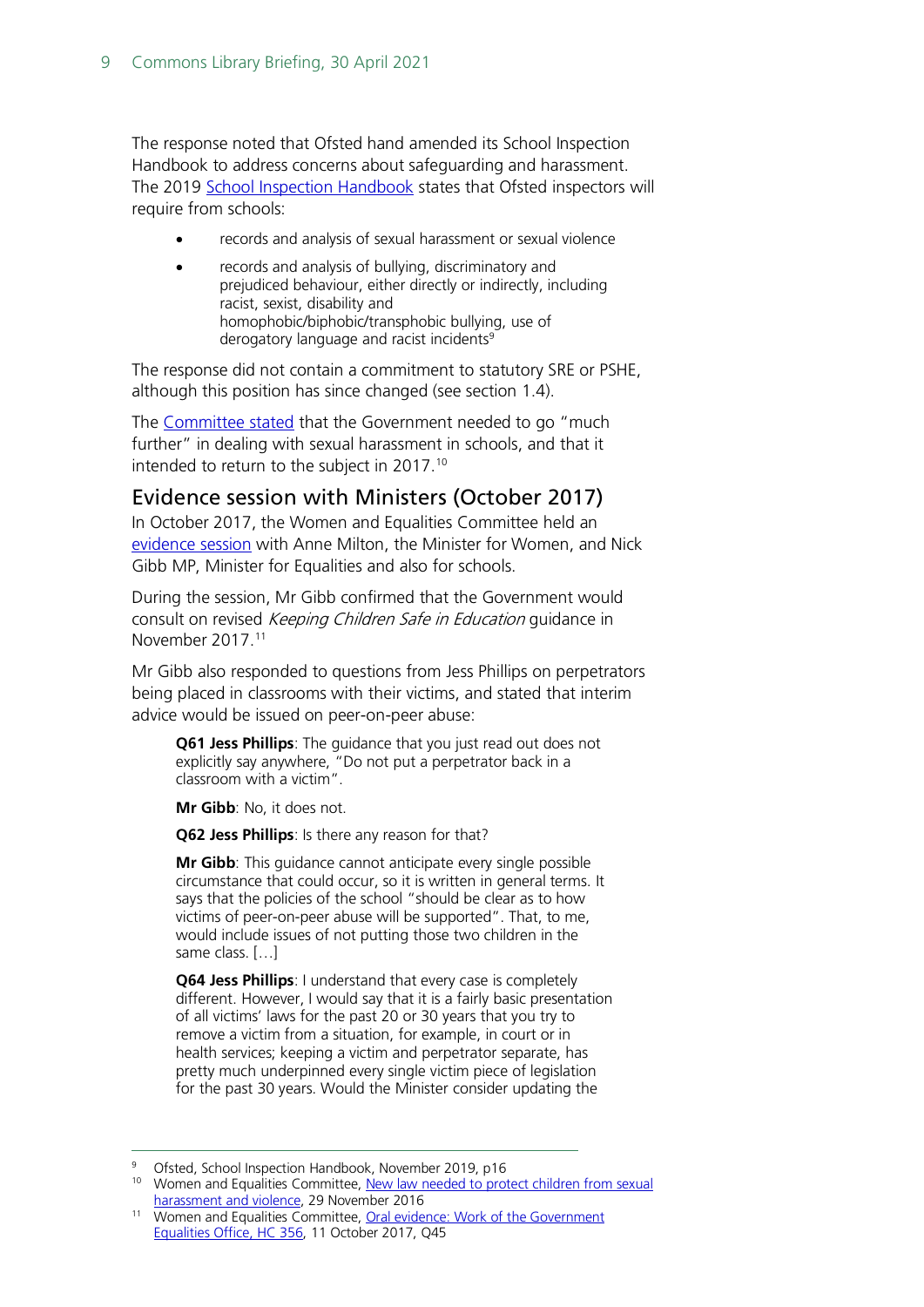guidance in order that this one could also be underpinned with the same principle?

**Mr Gibb**: …we are going to revise this guidance and the start of that process will happen this November, but also we are going to issue interim advice about peer-on-peer abuse more urgently, as you say[.12](#page-9-3)

The [advice](https://www.gov.uk/government/publications/sexual-violence-and-sexual-harassment-between-children-in-schools-and-colleges) was published in December 2017 and the Government is consulting on whether it should be revised. More information is provided in section 1.1.

# <span id="page-9-0"></span>1.4 Ofsted review of sexual abuse in schools and colleges (2021)

In March 2021, the Government asked Ofsted to undertake an [immediate review of safeguarding policies](https://www.gov.uk/government/news/government-launches-review-into-sexual-abuse-in-schools) in state and independent schools with relation to sexual harassment and abuse. The review was intended to consider the extent of the problem, the sufficiency of safeguarding guidance, and whether inspection regimes are sufficiently strong. Ofsted were asked to carry out their work with representatives from social care, police, victim support groups, school and college leaders and the Independent Schools Council.[13](#page-9-4)

Ofsted published its [plans for the review](https://www.gov.uk/government/news/ofsteds-review-of-sexual-abuse-in-schools-and-colleges) on 7 April 2021, and noted that the review had been prompted in particular by anonymous testimonials of sexual abuse published on the website ['Everyone's](https://www.everyonesinvited.uk/)  [Invited'.](https://www.everyonesinvited.uk/)

Ofsted stated:

We will visit a sample of schools and colleges where cases have been highlighted. As well as talking to school and college leaders, pupils and students, we will look at how well systems of support and response are working, and we'll discuss the wider issues raised by the evidence.

The review will look at whether schools and colleges need further support in teaching about sex and relationships, and whether current inspection regimes in state and private schools are robust enough around the issue of sexual abuse. It will also consider how well schools and colleges are working with local multi-agency safeguarding partners.

We will work with representatives from social care, police and victim support groups, as well as school and college leaders. The review is aimed to conclude by the end of May 2021.[14](#page-9-5)

## <span id="page-9-1"></span>1.5 Relationships and sex education and PSHE

### <span id="page-9-2"></span>Statutory RSE: Children and Social Work Act 2017

On 1 March 2017, the then Education Secretary, Justine Greening, [announced](http://www.parliament.uk/business/publications/written-questions-answers-statements/written-statement/Commons/2017-03-01/HCWS509/) her intention to put 'Relationships and Sex Education' (RSE)

<span id="page-9-4"></span><span id="page-9-3"></span><sup>12</sup> Ibid., Q61-64

<sup>13</sup> Department for Education, Government launches review into sexual abuse in [schools,](https://www.gov.uk/government/news/government-launches-review-into-sexual-abuse-in-schools) 31 March 2021

<span id="page-9-5"></span><sup>14</sup> Ofsted, [Ofsted's review of sexual abuse in schools and colleges,](https://www.gov.uk/government/news/ofsteds-review-of-sexual-abuse-in-schools-and-colleges) 7 April 2021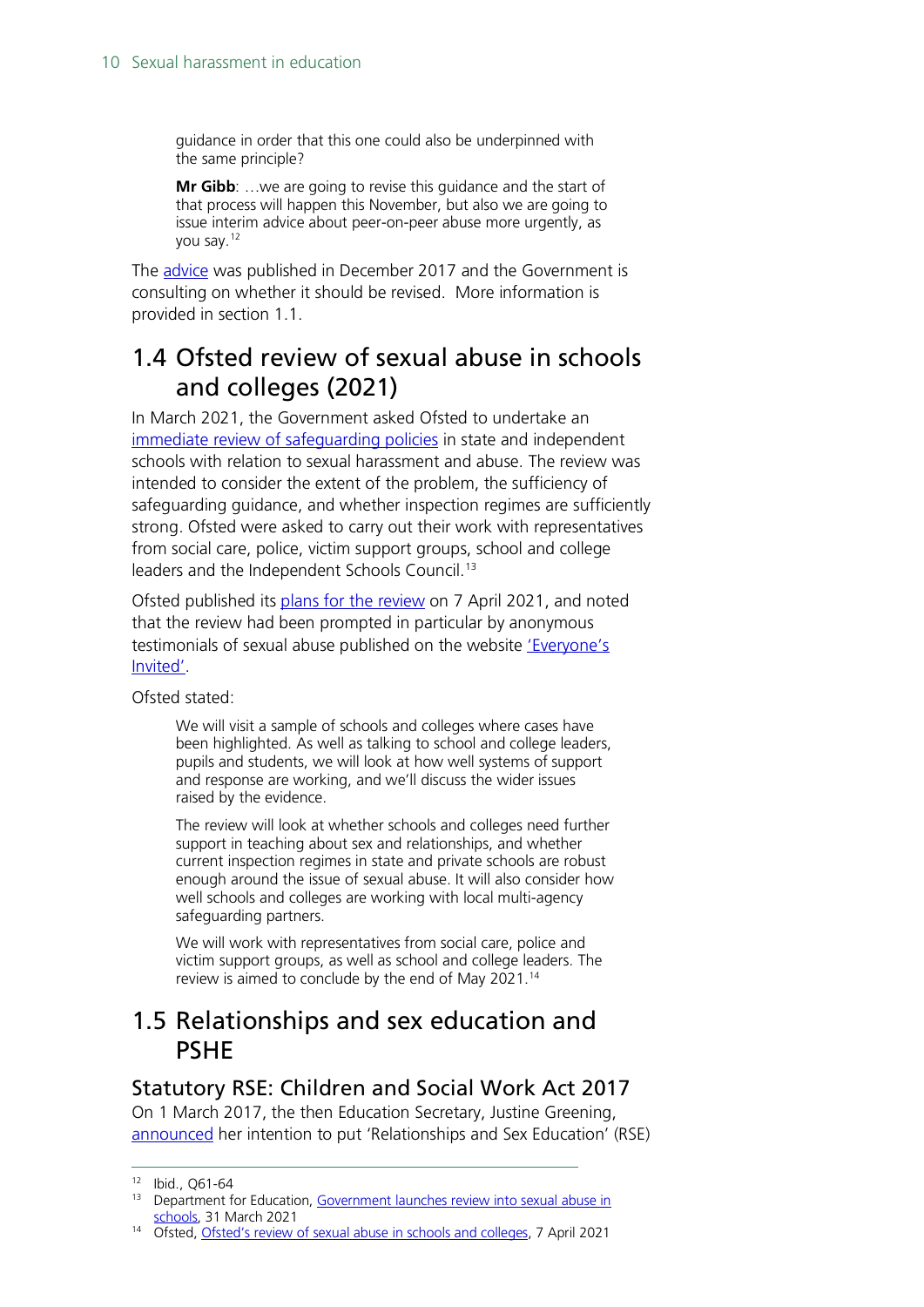– rather than the 'Sex and Relationships Education' then in place – on a statutory footing. She also announced her intention to create a power to make personal, social, health and economic education (PSHE) statutory in future, following further work and consultation. The necessary legislation was passed shortly before the dissolution of parliament for the 2017 General Election.

The relevant sections of the *[Children and Social Work Act 2017](http://www.legislation.gov.uk/ukpga/2017/16/contents/enacted)* require:

- All primary schools in England to teach age-appropriate 'relationships education'; and
- All secondary schools in England to teach age-appropriate 'relationships and sex education'

These changes apply to all schools in England – local authority maintained, academies and independent.

The changes further involve:

- Reformed statutory quidance, following consultation
- Retaining the parental right of withdrawal from sex education, with new rights for children to 'opt-in' as they approach age 16
- Flexibility for schools in their approach, including for faith schools to teach within the tenets of their faith

[The Relationships Education, Relationships and Sex Education and](http://www.legislation.gov.uk/uksi/2019/924/introduction/made)  [Health Education \(England\) Regulations 2019](http://www.legislation.gov.uk/uksi/2019/924/introduction/made) confirmed that these changes would come into force in September 2020. Statutory health education in schools was also brought in as part of these changes.

Final statutory guidance on [Relationships education, relationships and](https://www.gov.uk/government/publications/relationships-education-relationships-and-sex-education-rse-and-health-education)  [sex education \(RSE\) and health education](https://www.gov.uk/government/publications/relationships-education-relationships-and-sex-education-rse-and-health-education) was published by the Department for Education in June 2019.

In July 2020 the Department for Education announced that, owing to the coronavirus pandemic, the start of teaching in many schools [might](https://www.gov.uk/government/publications/relationships-education-relationships-and-sex-education-rse-and-health-education/implementation-of-relationships-education-relationships-and-sex-education-and-health-education-2020-to-2021)  [in practice be delayed,](https://www.gov.uk/government/publications/relationships-education-relationships-and-sex-education-rse-and-health-education/implementation-of-relationships-education-relationships-and-sex-education-and-health-education-2020-to-2021) but that schools should be teaching the new material, at least in part, by summer term 2021.<sup>15</sup>

More information on RSE, including more detail on the planned new curriculum, can be found in the Library briefing [Relationships and Sex](https://researchbriefings.parliament.uk/ResearchBriefing/Summary/SN06103) [Education in Schools \(England\),](https://researchbriefings.parliament.uk/ResearchBriefing/Summary/SN06103) CBP 6103.

### <span id="page-10-0"></span>Health education

Justine Greening's March 2017 [announcement](http://www.parliament.uk/business/publications/written-questions-answers-statements/written-statement/Commons/2017-03-01/HCWS509/) also set out the Secretary of State's intention to create a power to make personal, social, health and economic education (PSHE) statutory in future, following further work and consultation. Section 35 of the *Children and* [Social Work Act 2017](http://www.legislation.gov.uk/ukpga/2017/16/section/35/enacted) provides for PSHE to be made statutory at all schools in England through regulations.

The Department for Education announced alongside the publication of the consultation on RSE that it would not be proceeding with the introduction of statutory Personal, Social, Health, and Economic

<span id="page-10-1"></span><sup>&</sup>lt;sup>15</sup> `Department for Education, Implementation of relationships education, relationships [and sex education and health education 2020 to 2021,](https://www.gov.uk/government/publications/relationships-education-relationships-and-sex-education-rse-and-health-education/implementation-of-relationships-education-relationships-and-sex-education-and-health-education-2020-to-2021) 9 July 2020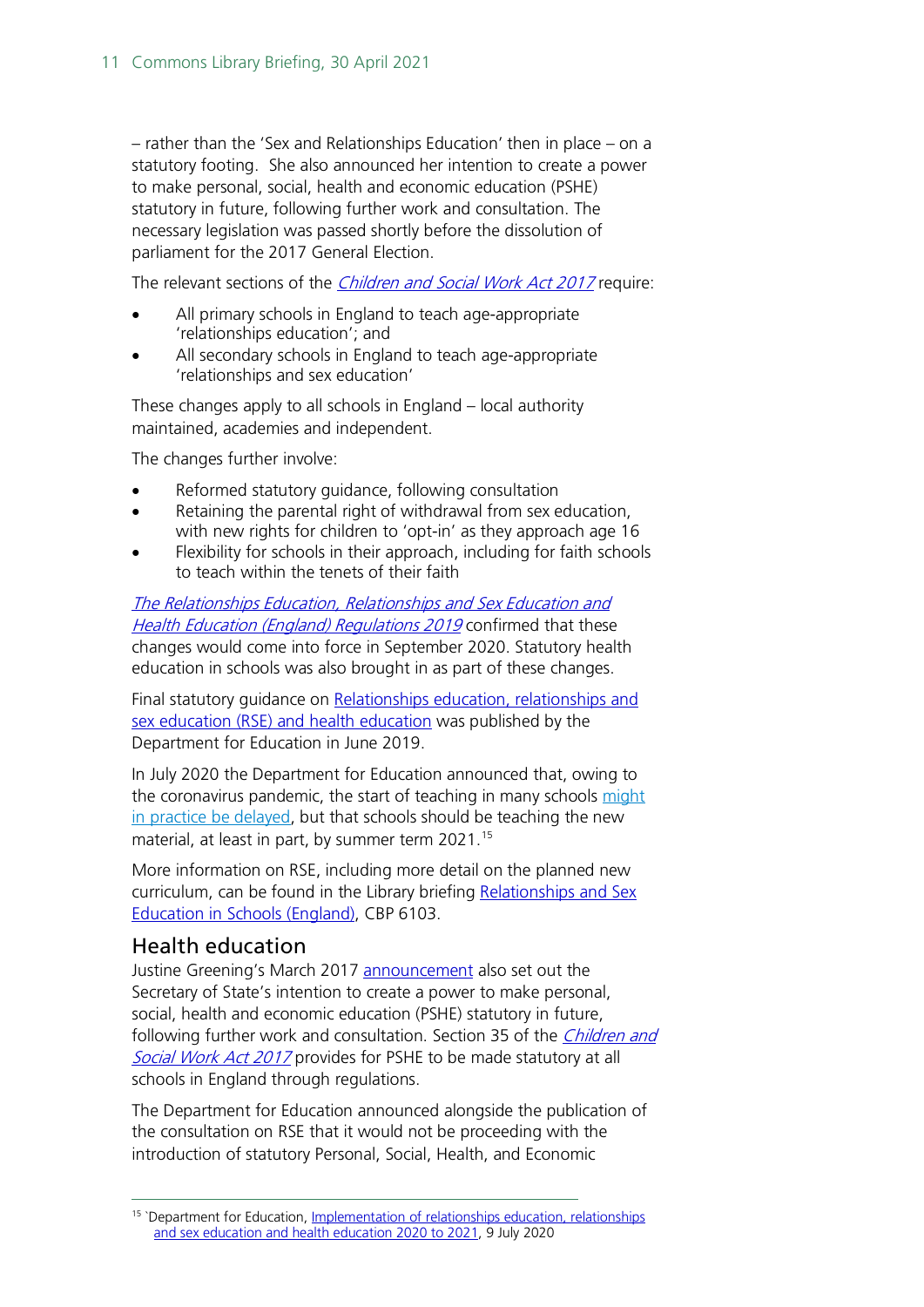Education, but that statutory Health Education would be introduced alongside the RSE changes.

The statutory guidance on Relationships education, relationships and sex [education \(RSE\) and health education](https://www.gov.uk/government/publications/relationships-education-relationships-and-sex-education-rse-and-health-education) sets out the changes that would be formally in effect from September 2020.

As with RSE, the DfE acknowledged that the coronavirus pandemic might delay the introduction of the new material, but that schools should be teaching the new material, at least in part, by summer term 2021.

More information on health education is provided in the Library briefing on [Personal, Social, Health and Economic Education in schools](https://commonslibrary.parliament.uk/research-briefings/cbp-7303/) (England), CBP 7303.

# <span id="page-11-0"></span>1.6 Allegations against teachers or other pupils

#### **Allegations against teachers**

Schools, along with other bodies, should have clear policies for dealing with allegations against staff members. A clear distinction should be made in such policies between an allegation, a concern about the quality of care or practice and a complaint.

Chapter 4 of the Library briefing [Safeguarding in English schools](http://researchbriefings.parliament.uk/ResearchBriefing/Summary/CBP-8023) provides a summary of the procedures that should be followed.

The procedure followed will depend heavily on the circumstances of a particular case and can range from no action being taken, to a multiagency strategy discussion, a criminal investigation and/or dismissal of the staff member concerned.

Chapter 4 of the statutory [Keeping Children Safe in Education](https://www.gov.uk/government/publications/keeping-children-safe-in-education--2) provides more detailed guidance.

#### **Allegations against pupils**

The statutory [Keeping Children Safe in Education](https://www.gov.uk/government/publications/keeping-children-safe-in-education--2) guidance, applicable to schools and colleges, sets out the following information on allegations of abuse made against other children, and the child protection policies schools should have in place to address them:

105. **All** staff should recognise that children are capable of abusing their peers. All staff should be clear about their school's or college's policy and procedures with regard to peer on peer abuse.

106. Governing bodies and proprietors should ensure that their child protection policy includes:

- procedures to minimise the risk of peer on peer abuse;
- how allegations of peer on peer abuse will be recorded, investigated and dealt with;
- clear processes as to how victims, perpetrators and any other child affected by peer on peer abuse will be supported;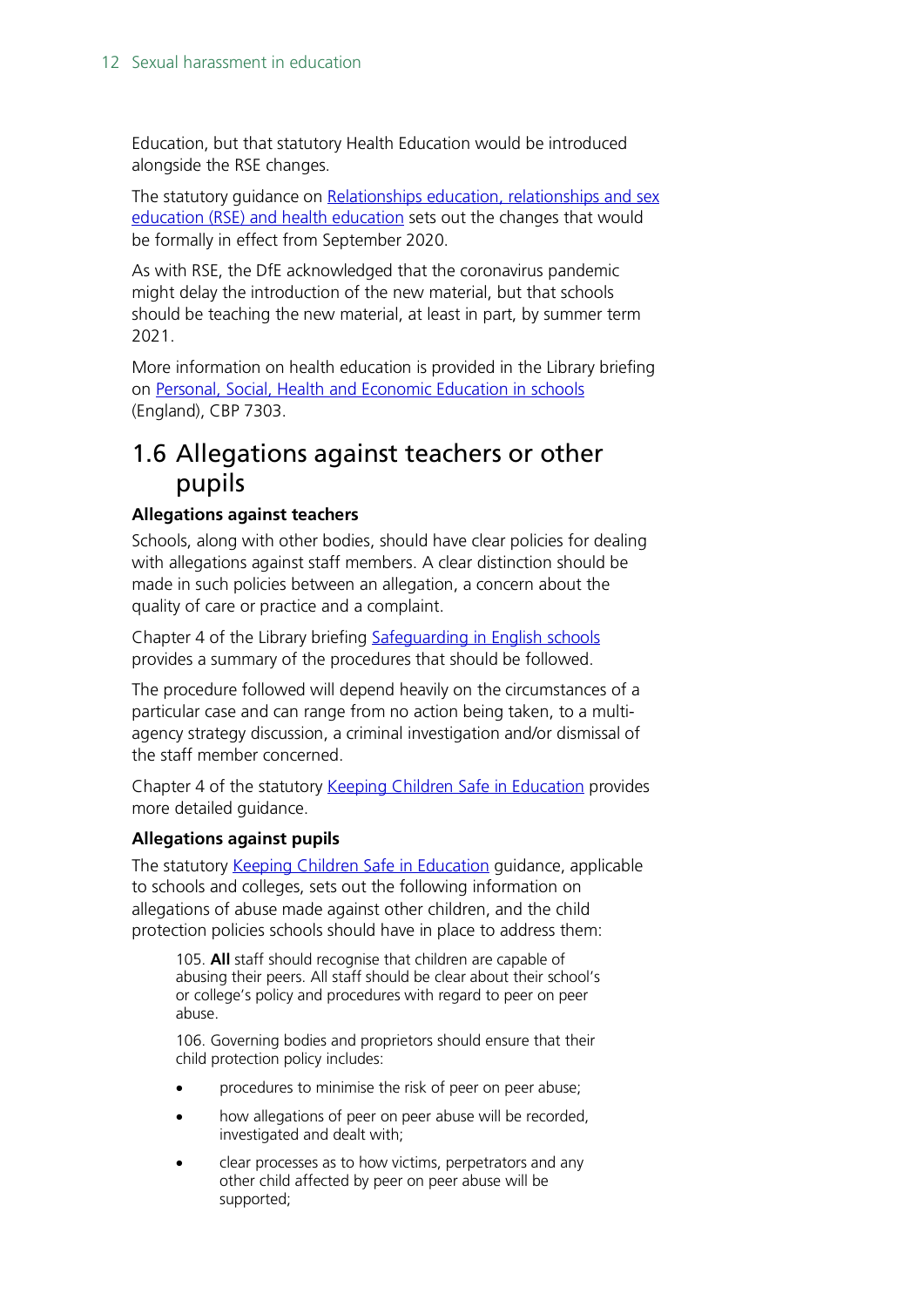- a clear statement that abuse is abuse and should never be tolerated or passed off as "banter", "just having a laugh" or "part of growing up";
- recognition of the gendered nature of peer on peer abuse (i.e. that it is more likely that girls will be victims and boys perpetrators), but that all peer on peer abuse is unacceptable and will be taken seriously; and
- the different forms peer on peer abuse can take, such as:
	- bullying (including cyberbullying);
	- physical abuse which can include hitting, kicking, shaking, biting, hair pulling, or otherwise causing physical harm;
	- sexual violence and sexual harassment. Part five of this guidance sets out how schools and colleges should respond to reports of sexual violence and sexual harassment;
	- upskirting, which typically involves taking a picture under a person's clothing without them knowing, with the intention of viewing their genitals or buttocks to obtain sexual gratification, or cause the victim humiliation, distress or alarm;
	- sexting (also known as youth produced sexual imagery): the policy should include the school's or college's approach to it. The department provides Searching Screening and Confiscation Advice for schools. The UK Council for Internet Safety (UKCIS) Education Group has published Advice for Schools and Colleges on Responding to Sexting Incidents; and
	- initiation/hazing type violence and rituals $16$

The advice for schools on Sexual violence and sexual harassment [between children in schools and colleges](https://www.gov.uk/government/publications/sexual-violence-and-sexual-harassment-between-children-in-schools-and-colleges) published in May 2018 sets out more direct information for schools and colleges on how to deal with incidents and allegations.

The advice provides information on how schools should respond to accusations of sexual violence or harassment, and subsequent steps that should be taken, including how to safeguard the victim and the alleged perpetrator, including whether they should be placed in classes together.

Governors should also ensure that sexting, and the school's approach to it, is reflected in the child protection policy. Further guidance is available in [advice on searching, screening and confiscation](https://www.gov.uk/government/publications/searching-screening-and-confiscation) published by the Department for Education and in [sexting advice for schools and](https://www.gov.uk/government/uploads/system/uploads/attachment_data/file/609874/6_2939_SP_NCA_Sexting_In_Schools_FINAL_Update_Jan17.pdf)  [colleges,](https://www.gov.uk/government/uploads/system/uploads/attachment_data/file/609874/6_2939_SP_NCA_Sexting_In_Schools_FINAL_Update_Jan17.pdf) published by the UK Council for Child Internet Safety Education Group.[17](#page-12-1)

<span id="page-12-1"></span><sup>17</sup> Ibid.

<span id="page-12-0"></span>Department for Education, [Keeping Children Safe in Education,](https://assets.publishing.service.gov.uk/government/uploads/system/uploads/attachment_data/file/954314/Keeping_children_safe_in_education_2020_-_Update_-_January_2021.pdf) January 2021, p26-27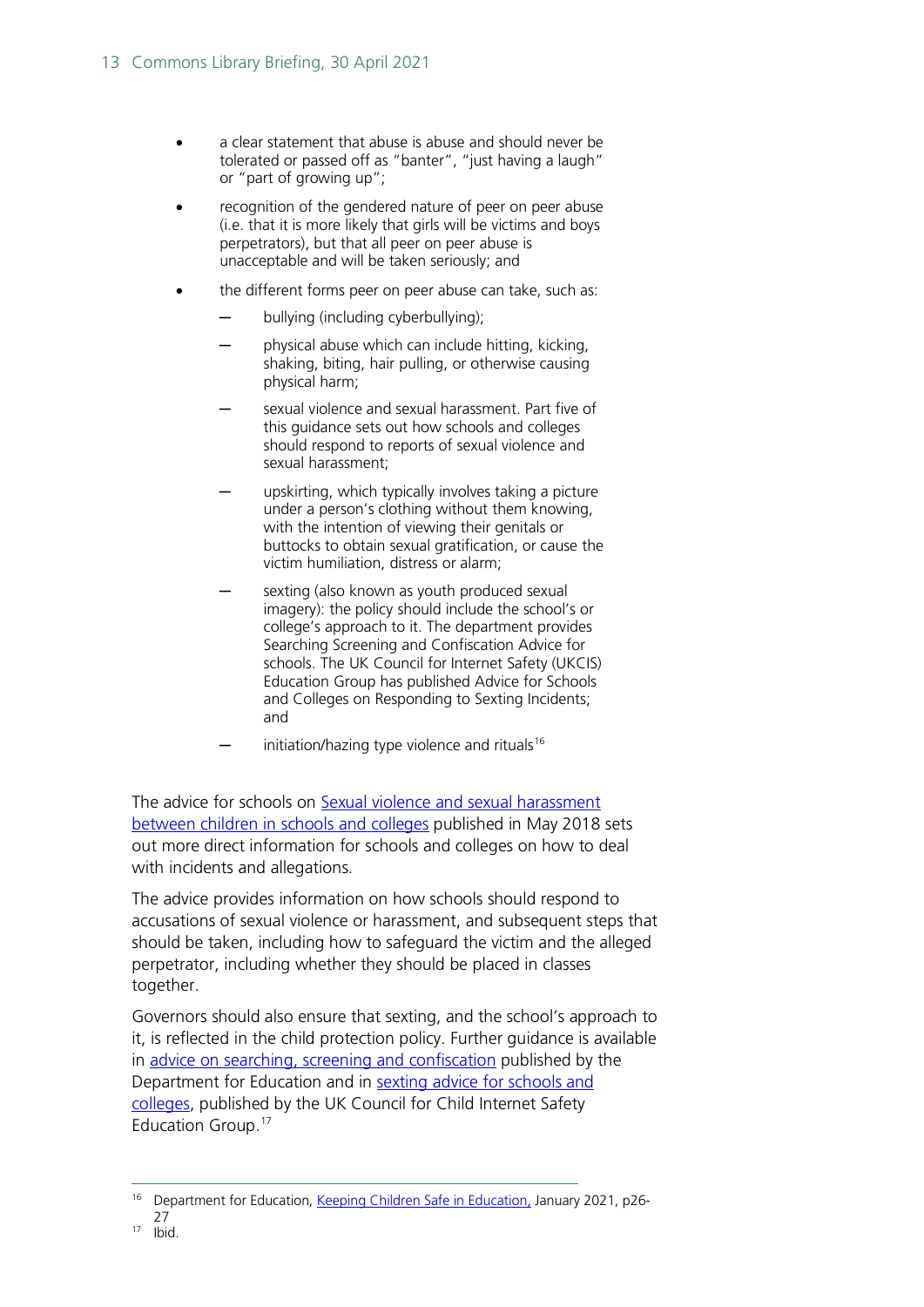# <span id="page-13-0"></span>1.7 Schools in Scotland, Wales, and Northern Ireland

Education is a devolved policy area, and as a result decisions on many relevant areas are taken by the Governments of Scotland, Wales, and Northern Ireland. This section provides links to key relevant information.

## <span id="page-13-1"></span>**Scotland**

- Scottish Government, National Guidance for Child Protection in **[Scotland](https://www.gov.scot/publications/national-guidance-child-protection-scotland/)**
- Scottish Government, [Respect for All: national approach to anti](https://www.gov.scot/publications/respect-national-approach-anti-bullying-scotlands-children-young-people/)[bullying](https://www.gov.scot/publications/respect-national-approach-anti-bullying-scotlands-children-young-people/)
- Scottish Government, [Relationships, Sexual Health and](https://rshp.scot/)  [Parenthood Education](https://rshp.scot/)

### <span id="page-13-2"></span>Wales

- Welsh Government, [Keeping Learners Safe](https://gov.wales/keeping-learners-safe)
- Welsh Government, Providing help and advice about violence [against women, domestic abuse and sexual violence](https://gov.wales/live-fear-free)
- Welsh Government, [Anti-bullying guidance](https://gov.wales/anti-bullying-guidance)
- Welsh Government, Draft quidance on relationships and sexuality [education](https://gov.wales/draft-guidance-relationships-and-sexuality-education)

## <span id="page-13-3"></span>Northern Ireland

- Department of Education, [Publications and guidance on child](https://www.education-ni.gov.uk/articles/publications-and-guidance-child-protection-issues-schools)  [protection issues for schools](https://www.education-ni.gov.uk/articles/publications-and-guidance-child-protection-issues-schools)
- Department of Education, [Relationships and Sexuality Education](https://www.education-ni.gov.uk/articles/relationships-and-sexuality-education)
- NI Direct, [Dealing with bullying and getting support](https://www.nidirect.gov.uk/articles/dealing-bullying-and-getting-support)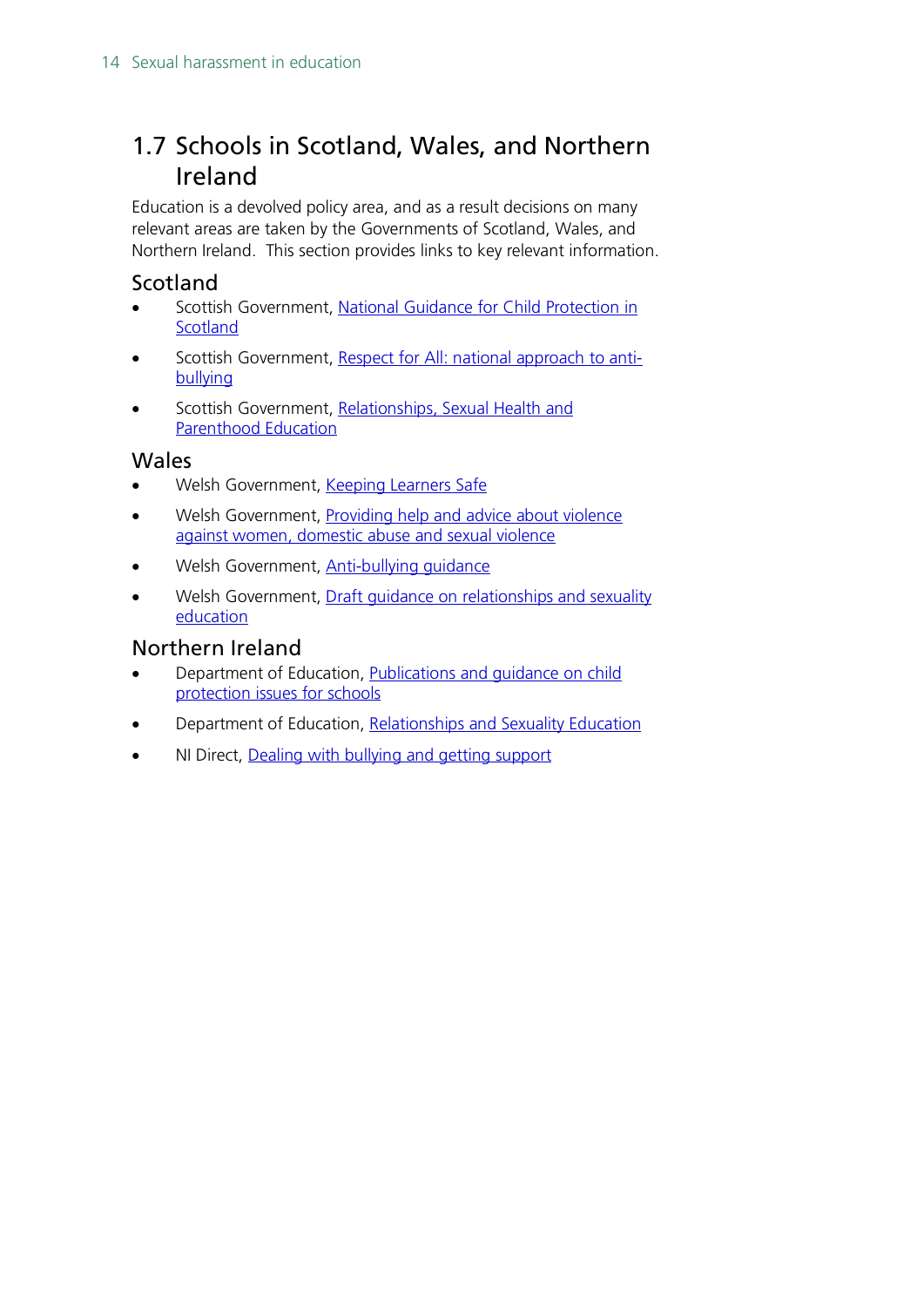# <span id="page-14-0"></span>2. Further and higher education (post-18 education)

Further Education (FE) colleges and Higher Education Providers (HEPs) face different challenges to schools with regard to the welfare and protection of students, because most students are over 18 and are adults.

Different issues also arise in situations where students are living and socialising together. FE and HE institutions therefore have the difficult task of balancing the need to ensure that students have a safe and equal environment with allowing students freedom and autonomy.

The main focus of attention in this area has been on universities and HEPs, but the same issues and legal framework apply to FE institutions, which must also comply with the safeguarding regulations followed by schools if they admit students under the age of 18. [18](#page-14-2)

# <span id="page-14-1"></span>2.1 Is there a problem with sexual harassment in colleges and universities?

In recent years there have been growing concerns about the welfare of students in colleges and universities in the UK. It has been suggested that sexual violence and harassment in HEPs in particular is increasing.

## Student experiences

Between 2009 and 2010, the National Union of Students (NUS) surveyed female students on their experiences of sexual harassment and violence at both FE and HE institutions. The respondents were drawn from across the UK, and the results of the survey were included in the NUS report *Hidden Marks. A study of women students' experiences of* [harassment, stalking, violence and sexual assault](https://www.nusconnect.org.uk/resources/hidden-marks-a-study-of-women-students-experiences-of-harassment-stalking-violence-and-sexual-assault).

The report found that for some female students, verbal and non-verbal harassment – which includes groping, flashing, and unwanted sexual comments – had become an almost routine occurrence. Meanwhile, twelve per cent of respondents reported being subject to stalking and seven per cent said they had been subject to a serious sexual assault during their time as a student.<sup>19</sup> Students were the majority of perpetrators in most categories of unwanted behaviour, including harassment and assault, and men were the majority of perpetrators of stalking (89 per cent) and physical violence (73 per cent).<sup>[20](#page-14-4)</sup>

A [2018 survey](https://revoltsexualassault.com/research/) carried out by the campaign group Revolt Sexual Assault and the Student Room into sexual violence perpetrated against students

"Over two thirds of respondents (68 per cent) have experienced some kind of verbal or nonverbal harassment in and around their institution."

**NUS,** *Hidden Marks***, 2010**

<span id="page-14-2"></span><sup>&</sup>lt;sup>18</sup> DfE, Sexual violence and sexual harassment between children in schools and [colleges. Advice for governing bodies, proprietors, headteachers, principals, senior](https://consult.education.gov.uk/safeguarding-in-schools-team/keeping-children-safe-in-education/supporting_documents/Sexual%20Harassment%20and%20Sexual%20Violence%20%20Advice.pdf)  [leadership teams and designated safeguarding leads,](https://consult.education.gov.uk/safeguarding-in-schools-team/keeping-children-safe-in-education/supporting_documents/Sexual%20Harassment%20and%20Sexual%20Violence%20%20Advice.pdf) December 2017.

<span id="page-14-3"></span><sup>&</sup>lt;sup>19</sup> NUS, Hidden Marks. A study of women students' experiences of harassment, [stalking, violence and sexual assault,](https://www.nusconnect.org.uk/resources/hidden-marks-a-study-of-women-students-experiences-of-harassment-stalking-violence-and-sexual-assault) 2010, p3.

<span id="page-14-4"></span><sup>20</sup> NUS, Hidden Marks, pp3-4.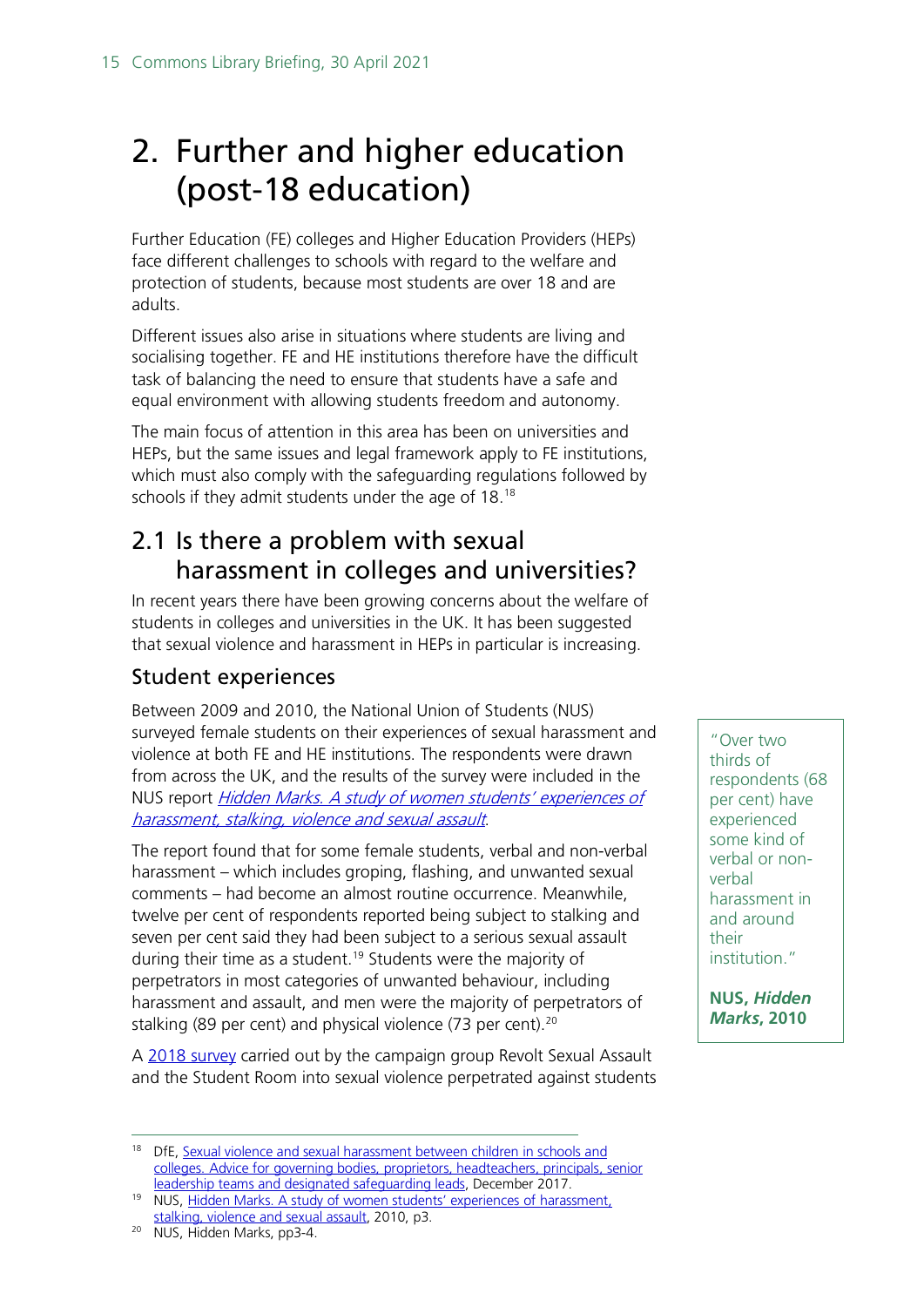found that 62 per cent of students and recent graduates had experienced sexual violence, including 70 per cent of female respondents and 26 per cent of male respondents. [21](#page-15-0) This most commonly manifested as groping or unwanted touching in a sexual manner, but also included serious sexual assault and rape. In terms of location, incidents were split fairly equally across halls of residence (28 per cent), social events (24 per cent) and university social spaces like bars, refectories, and shops (23 per cent).

[Research undertaken in 2019](https://legacy.brook.org.uk/press-releases/sexual-violence-and-harassment-remains-rife-in-universities-according-to-ne) by Brook, a sexual health, education, and wellbeing charity for young people, also found a similar prevalence of sexual harassment on campus, with female students again more affected. Brook's survey of UK university students highlighted the fact that only a fraction of those affected by incidents of sexual harassment and violence reported them to their university or the police:

more than half of UK university students across the country are being exposed to unwanted sexual behaviours such as inappropriate touching, explicit messages, cat-calling, being followed and / or being forced into sex or sexual acts – yet only 8% have reported an offence.<sup>[22](#page-15-1)</sup>

A 2020 report, [Unsafe Spaces. Ending Sexual Abuse in Universities,](https://www.emerald.com/insight/publication/doi/10.1108/9781789730593) estimated that at least 50,000 students are sexually abused at universities in England and Wales every year. [23](#page-15-2) The authors detail the consequences of a prevailing misogynistic "lad culture" in student sports clubs, which is fuelled by large quantities of cheap alcohol and created a "toxic atmosphere" that leads to sexual harassment and abuse.[24](#page-15-3)

## Staff-to-student harassment

In addition to sexual harassment perpetrated by students, the Unsafe Spaces report highlighted sexual harassment and abuse committed by staff in HEPs.<sup>[25](#page-15-4)</sup> The report also expressed concern that only six out of 102 universities in England and Wales have policies in place to prevent academics from having sex with the students they teach, noting that the power imbalance inherent in such relationships makes them exploitative.<sup>[26](#page-15-5)</sup>

In a **blog** in February 2017, then-chief executive of Universities UK (UUK), Nicola Dandridge, said that while universities have taken steps to address the problems of harassment and violence against female students perpetrated by their peers, "staff-to-student harassment is a problem that also needs to be acknowledged and tackled."[27](#page-15-6)

"Only a quarter of students (25%) who were forced into having sex went on to report it. Nearly half of women (49%) said they were inappropriately touched but only 5% reported it. A quarter of women (26%) were sent unwanted sexually explicit messages but only 3% reported it."

**Brook,** *Sexual violence and harassment in UK universities***, 2019**

<span id="page-15-0"></span><sup>&</sup>lt;sup>21</sup> Revolt Against Assault, **Students' Experience of Sexual Violence**, 2018.

<span id="page-15-1"></span><sup>&</sup>lt;sup>22</sup> Brook press release, Our new research on sexual harassment and violence at UK [universities,](https://legacy.brook.org.uk/press-releases/sexual-violence-and-harassment-remains-rife-in-universities-according-to-ne) 25 February 2019.

<span id="page-15-2"></span><sup>&</sup>lt;sup>23</sup> E. Tutchell and J. Edmonds, *[Unsafe Spaces](https://www.emerald.com/insight/publication/doi/10.1108/9781789730593)*, p12.

<span id="page-15-3"></span><sup>&</sup>lt;sup>24</sup> ["'Cheap drink and wealthy students make for a toxic cocktail' –](https://www.independent.co.uk/voices/sexual-abuse-universities-assault-me-too-b1759148.html) the public scandal [of sexual abuse in universities"](https://www.independent.co.uk/voices/sexual-abuse-universities-assault-me-too-b1759148.html), The Independent, 25 November 2020 (accessed 8 April 2021).<br><sup>25</sup> Tutchell and Edmonds, *Unsafe Spaces*, pp152-56.

<span id="page-15-6"></span><span id="page-15-5"></span><span id="page-15-4"></span><sup>&</sup>lt;sup>26</sup> *Ibid.,* pp213-14.

<sup>&</sup>lt;sup>27</sup> UUK blog, ["Sexual abuse and harassment by university staff against students –](https://web.archive.org/web/20170308112824/http:/www.universitiesuk.ac.uk/blog/Pages/Sexual-abuse-and-harassment-by-university-staff-against-students.aspx) [further work to address the issue"](https://web.archive.org/web/20170308112824/http:/www.universitiesuk.ac.uk/blog/Pages/Sexual-abuse-and-harassment-by-university-staff-against-students.aspx), 3 February 2017 (archived).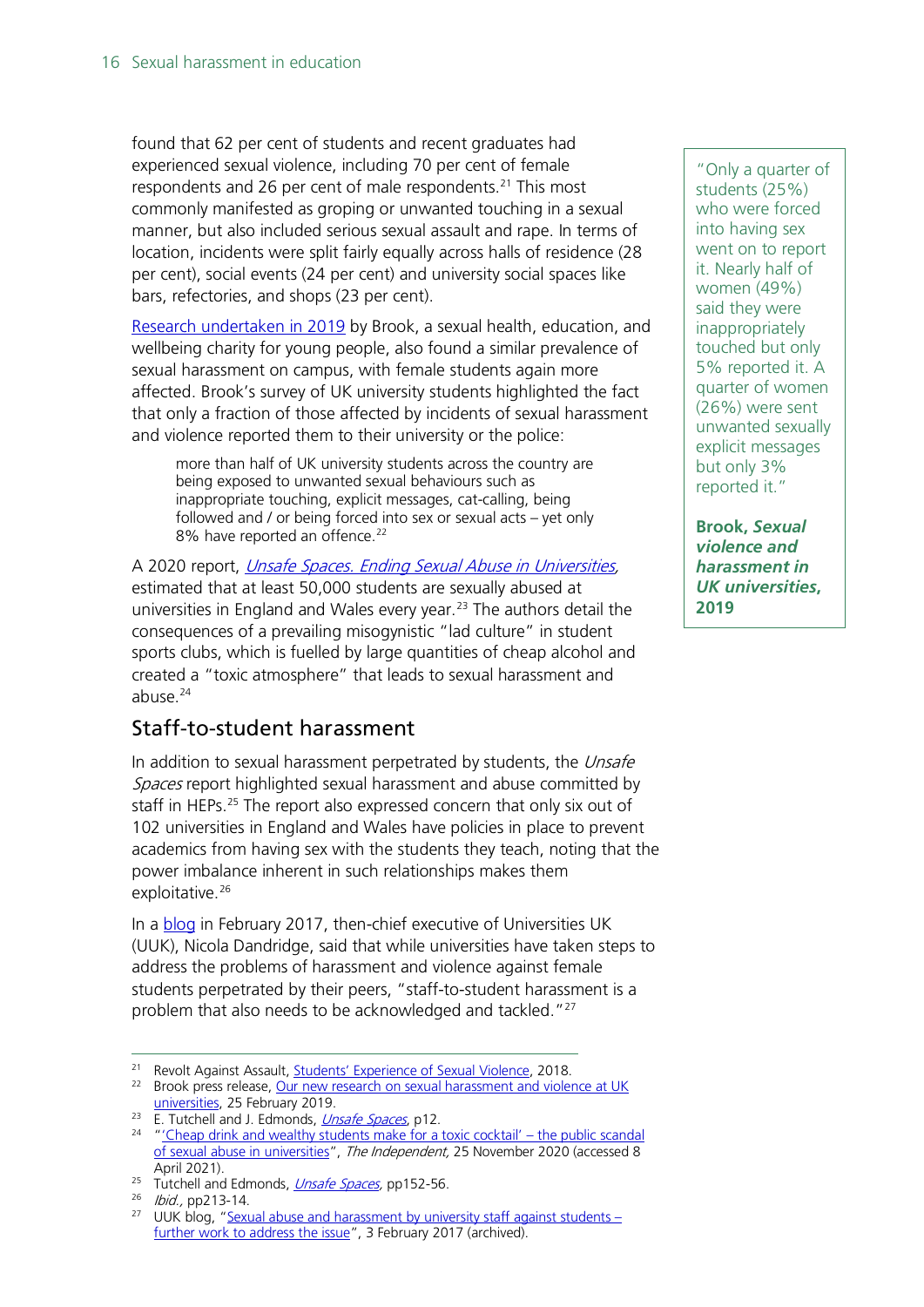In April 2018, the NUS and [The 1752 Group](https://1752group.com/) (a research and lobby organisation working to end sexual misconduct in higher education) published a report, *Power in the academy: staff sexual misconduct in UK* [higher education](https://www.nusconnect.org.uk/resources/nus-staff-student-sexual-misconduct-report), which examined the interactions of staff with HE students. The term 'sexual misconduct' was used in order to capture the "power imbalance between staff and students in higher education", and to draw attention to boundary-blurring behaviour by staff members towards students that might sometimes be dismissed as innocuous.<sup>[28](#page-16-0)</sup>

Through an online survey and four focus groups comprising current and former students in UK higher education, the report found that a significant portion of respondents had experienced sexual misconduct on campus:

Four in ten respondents who were current students (585 out of 1535) had experienced at least one experience of sexualised behaviour from staff, with a further five percent (74) indicating that they were aware of instances of sexualised behaviours happening to someone they know. <sup>[29](#page-16-1)</sup>

Postgraduate students were more likely to have experienced misconduct than undergraduate students, for example:

more than twice the proportion of postgraduates than undergraduates reported a staff member attempting to draw them into a discussion about sex (14.9% of postgraduates vs 6.4% of undergraduates).[30](#page-16-2)

## Reporting of allegations

In October 2019, the BBC [published responses](https://www.bbc.co.uk/news/education-49893389) to Freedom of Information (FOI) requests from universities that showed reports of rape, sexual assault and harassment at UK universities had trebled in three years:

Universities told the BBC they recorded 1,436 allegations of sexual harassment or sexual violence against students in 2018-19 - up from 476 in 2016-17. The data, from 124 of 157 universities, shows not all have robust systems to prevent or respond to sexual violence.<sup>[31](#page-16-3)</sup>

A similar investigation that utilised FOI requests in March 2021 [found](https://www.swlondoner.co.uk/news/08032021-more-work-to-do-preventing-sexual-misconduct-at-london-universities/)  that London universities [had collectively received](https://www.swlondoner.co.uk/news/08032021-more-work-to-do-preventing-sexual-misconduct-at-london-universities/) more than 110 allegations of sexual misconduct in each of the past three academic years, compared to fewer than 75 in the previous three years.<sup>[32](#page-16-4)</sup>

It is possible that these increases might be the result of some universities making it easier for students to report allegations and to receive support. Dr Anna Bull of the 1752 Group, for example, suggests that a spike in reported allegations across London universities in 2017/18 is likely to be for two reasons:

"Women respondents were more likely than men respondents to have experienced sexual misconduct from university staff, sometimes more than twice as likely. For example, 15.6% of women reported being touched by a staff member in a way that made them uncomfortable, compared to 7% of men."

**NUS and The 1752 Group,**  *Power in the academy***, 2018** 

<span id="page-16-0"></span><sup>&</sup>lt;sup>28</sup> NUS and The 1752 Group, *Power in the academy: staff sexual misconduct in UK* [higher education](https://www.nusconnect.org.uk/resources/nus-staff-student-sexual-misconduct-report), April 2018, p8.

<span id="page-16-1"></span> $29$  Ibid.

 $30$  *Ibid*, p9.

<span id="page-16-3"></span><span id="page-16-2"></span><sup>&</sup>lt;sup>31</sup> "Student rape survivor - ['It felt like I was being interrogated"](https://www.bbc.co.uk/news/education-49893389), BBC News, 3 October 2019 (accessed 8 April 2021).

<span id="page-16-4"></span><sup>&</sup>lt;sup>32</sup> ["More work to do preventing sexual misconduct at London universities"](https://www.swlondoner.co.uk/news/08032021-more-work-to-do-preventing-sexual-misconduct-at-london-universities/), SW Londoner, 8 March 2021 (accessed 8 April 2021).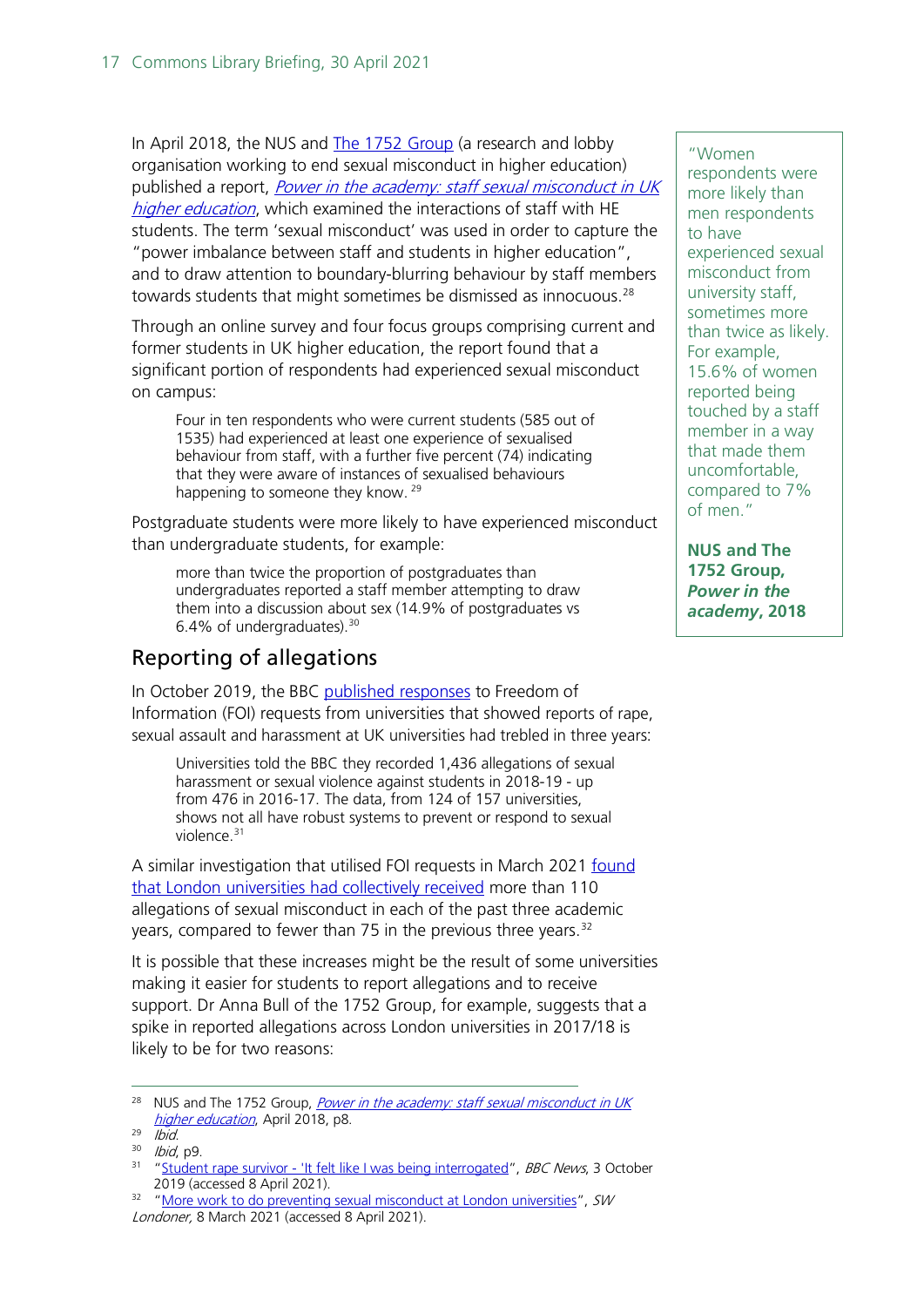The MeToo movement may have catalysed people to report things that they may not have previously. This would include incidents from previous years. Secondly, the Higher Education Funding Council for England, now restructured into the Office for Students, put several million pounds into a fund called 'Catalyst' which supported projects addressing sexual violence, harassment and hate crime at universities across England.

Therefore, there were projects and interventions happening that may have led students to feel that it was possible to report, when this option was not visible or encouraged previously.

In March 2017, the *Guardian* published the results of an investigation [into allegations of sexual misconduct](https://www.theguardian.com/education/ng-interactive/2017/mar/05/sexual-harassment-allegations-find-figures-uk-universities) against academic and nonacademic staff in universities. Responses to a series of FOI requests showed that students had made at least 169 allegations of sexual misconduct against staff between 2011-12 and 2016-17. At least another 127 allegations about staff were made by colleagues. $33$ 

The *Guardian* investigation also suggested that universities had opaque [and complex procedures](https://www.theguardian.com/education/2017/mar/05/why-the-true-scale-of-university-harassment-is-so-hard-to-uncover) for complaints, and suffered from inconsistent record-keeping. As a result, the total number of cases recorded by the investigation was likely to be conservative, with the scale of sexual misconduct across UK universities significantly underestimated. [34](#page-17-1)

Rachel Krys, co-director of the End Violence Against Women Coalition, commented on the under-reporting of cases:

There is no obligation on universities to record or report these issues, which means there will be many cases which just fall below the radar of this sort of inquiry. We know that institutions which take tackling sexual harassment and violence seriously, and have policies and systems in place to encourage reporting and train staff to deal with complaints as they arise, report higher numbers. It's the universities which aren't dealing with this openly which perversely appear to have fewer problems.<sup>[35](#page-17-2)</sup>

## The Office of the Independent Adjudicator

The independent body set up to review student complaints, the Office of the Independent Adjudicator (OIA), identified sexual harassment and 'lad culture' as an emerging issue of concern in its [2014 Annual](https://www.oiahe.org.uk/resources-and-publications/annual-reports/)  [Report.](https://www.oiahe.org.uk/resources-and-publications/annual-reports/)<sup>[36](#page-17-3)</sup> In its [2019 Annual Report,](https://www.oiahe.org.uk/resources-and-publications/annual-reports/) the OIA noted a gradual rise in complaints involving sexual harassment or sexual misconduct over the previous three years, "although the numbers are still very small, amounting to only 1.5% of the cases we closed in 2019.<sup>"[37](#page-17-4)</sup>

The OIA receives complaints from students who have reported sexual harassment or misconduct to their provider, and also from students who have been accused of such behaviour:

A number of the complaints we have received from reporting students have been about how their provider communicated with

<span id="page-17-0"></span> $33$  The results of the survey are available on the *Guardian* website at, "Sexual [harassment allegations: find figures for UK universities"](https://www.theguardian.com/education/ng-interactive/2017/mar/05/sexual-harassment-allegations-find-figures-uk-universities), 5 March 2017.

<span id="page-17-1"></span><sup>&</sup>lt;sup>34</sup> ["Why the true scale of university harassment is so hard to uncover"](https://www.theguardian.com/education/2017/mar/05/why-the-true-scale-of-university-harassment-is-so-hard-to-uncover), The Guardian, 5 March 2017 (accessed 8 April 2021).

<span id="page-17-2"></span><sup>35</sup> Ibid.

<span id="page-17-3"></span><sup>&</sup>lt;sup>36</sup> OIA, *[Annual Report](https://www.oiahe.org.uk/resources-and-publications/annual-reports/)*, 2014, p20.

<span id="page-17-4"></span> $37$  OIA, *[Annual Report](https://www.oiahe.org.uk/resources-and-publications/annual-reports/)*, 2019, p18.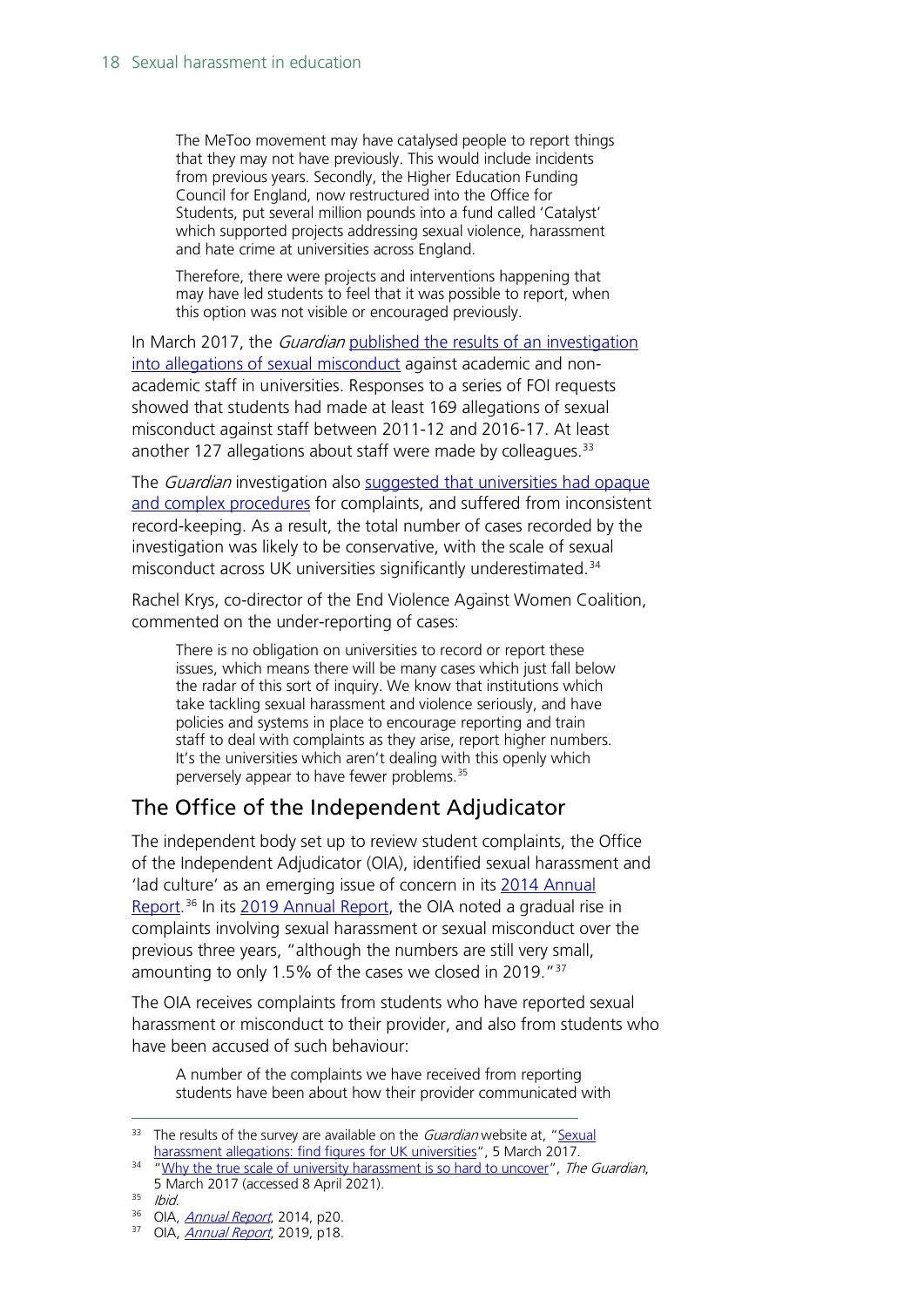them during the process, whether they were signposted to appropriate sources of extra support, and what they were told about any sanctions for the other party.<sup>[38](#page-18-1)</sup>

The 2019 report hoped that the increase in complaints "reflects a growing confidence among students who experience sexual harassment or misconduct to report these issues and make complaints."<sup>[39](#page-18-2)</sup>

# <span id="page-18-0"></span>2.2 Legal duties of further and higher education institutions

The legal duties of colleges and universities in this area are mainly governed by provisions in the **[Equality Act 2010](https://www.legislation.gov.uk/ukpga/2010/15/contents)**. FE and HE institutions also have a well-established common law duty of care towards their students, which might come into play in cases where negligence by the institution has been alleged.

[Section 149 of the](https://www.legislation.gov.uk/ukpga/2010/15/section/149) *Equality Act 2010* contains the Public Sector Equality Duty (PSED); this duty requires that public bodies must have regard to certain matters when exercising their functions:

- the need to eliminate discrimination and harassment of women;
- the need to advance equality of opportunity for people with particular protected characteristics, which includes gender;
- the need to foster good relations between different groups, in this case between women and men.

The governing bodies of higher and further education institutions are public authorities for the purposes of the PSED. Universities and colleges must therefore have due regard to the need to eliminate discrimination and harassment and the need to foster good relationships between different groups when they formulate policies and practices in areas such as sexual harassment, governance of student societies and sports teams, campus security, housing, bars, and social spaces. The duty applies to decisions on individual cases, as well as to policy decisions.

The PSED also applies to students unions and student societies if they carry out a 'public function' on behalf of a university, for example, if they are funded by the university to carry out pastoral care or other activities on the university's behalf.

End Violence Against Women produced a briefing in 2015, Spotted: [Obligations to Protect Women Students' Safety & Equality](http://www.endviolenceagainstwomen.org.uk/wp-content/uploads/Spotted-Obligations-to-Protect-Women-StudentsEy-Safety-Equality.pdf), which detailed universities' obligations under the PSED and under the *Human* Rights Act 1998.

## Ofsted review of sexual abuse in schools and colleges

FE institutions that admit students under the age of 18 must also comply with the same safeguarding regulations as schools. On 7 April 2021, after a significant number of testimonials of sexual abuse in

<span id="page-18-1"></span><sup>38</sup> Ibid.

<span id="page-18-2"></span><sup>39</sup> Ibid.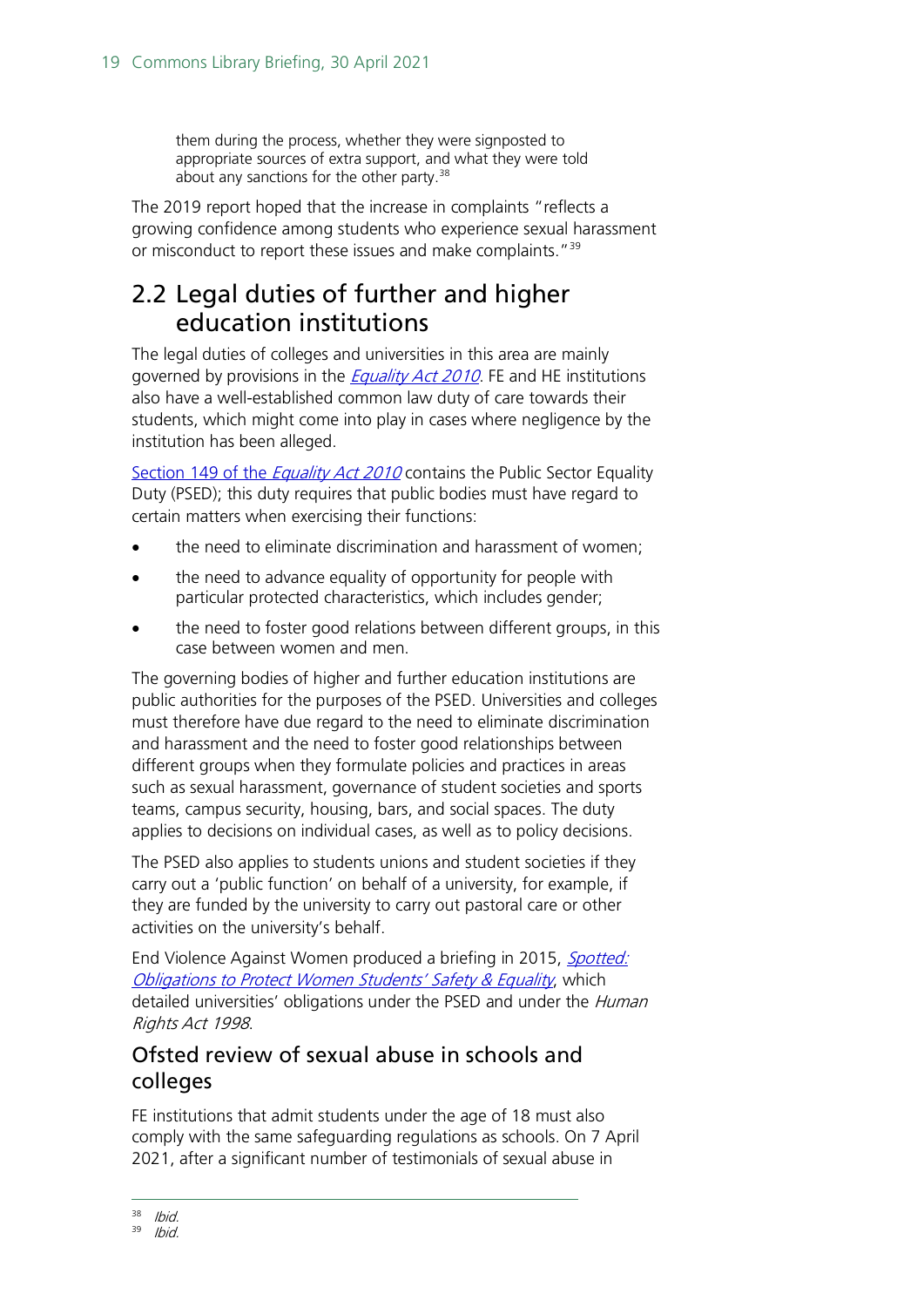schools and colleges were published on the website ['Everyone's Invited'](https://www.everyonesinvited.uk/), Ofsted published plans for a review into safeguarding policies and practices:

It will seek to find out whether schools and colleges have appropriate safeguarding processes in place. It will also consider whether current guidance is understood by schools and colleges, and whether it is sufficient to help them respond effectively to allegations.<sup>[40](#page-19-1)</sup>

The review will aim to conclude by May 2021, and will include on-site visits to a "sample" of colleges where abuse and violence cases have been highlighted.<sup>[41](#page-19-2)</sup>

## <span id="page-19-0"></span>2.3 Initiatives to tackle sexual harassment in FE and HE

Since 2010, a number of initiatives have been introduced to reduce incidents of sexual harassment in FE and HE institutions. These schemes aim to educate students on inappropriate behaviour, and to establish policies and procedures for dealing with incidents of sexual misconduct and harassment.

## Universities UK

In September 2015, then-Business Secretary Sajid Javid and Universities Minister Jo Johnson asked UUK to set up a taskforce to look into issues of harassment, hate crime, and sexual violence on campuses.<sup>[42](#page-19-3)</sup>

The Taskforce published its first report in October 2016, *Changing the* [culture: Report of the Universities UK Taskforce examining violence](https://www.universitiesuk.ac.uk/policy-and-analysis/reports/Pages/changing-the-culture-final-report.aspx)  [against women, harassment and hate crime affecting university](https://www.universitiesuk.ac.uk/policy-and-analysis/reports/Pages/changing-the-culture-final-report.aspx)  [students](https://www.universitiesuk.ac.uk/policy-and-analysis/reports/Pages/changing-the-culture-final-report.aspx). The report set out a framework to support HEPs in delivering improvements in tackling all forms of harassment; the framework was based on five pillars:

- The key role should be taken by the senior leadership team within higher education institutions
- The criticality of a holistic institution-wide approach
- Development of effective preventative strategies
- Development of effective responsive strategies
- Sharing good practice within institutions and the sector at large

The report made a number of recommendations for how institutions should work to prevent harassment and respond to incidents effectively. [43](#page-19-4)

<span id="page-19-1"></span><sup>40</sup> DfE Press Release, ["Ofsted's review of sexual abuse in schools and colleges"](https://www.gov.uk/government/news/ofsteds-review-of-sexual-abuse-in-schools-and-colleges), 7 April 2021.<br><sup>41</sup> ["Ofsted to visit 'sample' of colleges where sexual abuse has been reported"](https://feweek.co.uk/2021/04/07/ofsted-to-visit-sample-of-colleges-where-sexual-abuse-has-been-reported/?utm_source=feedly&utm_medium=rss&utm_campaign=ofsted-to-visit-sample-of-colleges-where-sexual-abuse-has-been-reported&utm_source=HOC+Library+-+Current+awareness+bulletins&utm_campaign=e4ba960274-Current_Awareness_Social_Policy_E_08-04-2021&utm_medium=email&utm_term=0_f325cdbfdc-e4ba960274-104017050&mc_cid=e4ba960274&mc_eid=70da77b5ba), FE

<span id="page-19-2"></span>Week, 7 April 2021 (accessed 9 April 2021).

<span id="page-19-3"></span><sup>&</sup>lt;sup>42</sup> Department for Business, Innovation and Skills Press Release, "Business Secretary

<span id="page-19-4"></span>[calls on universities to tackle violence against women"](https://www.gov.uk/government/news/business-secretary-calls-on-universities-to-tackle-violence-against-women-on-campus), 6 September 2015.<br><sup>43</sup> UUK, *Changing the culture: Report of the Universities UK Taskforce examining* [violence against women, harassment and hate crime affecting university students](https://www.universitiesuk.ac.uk/policy-and-analysis/reports/Pages/changing-the-culture-final-report.aspx), October 2016, pp58-59.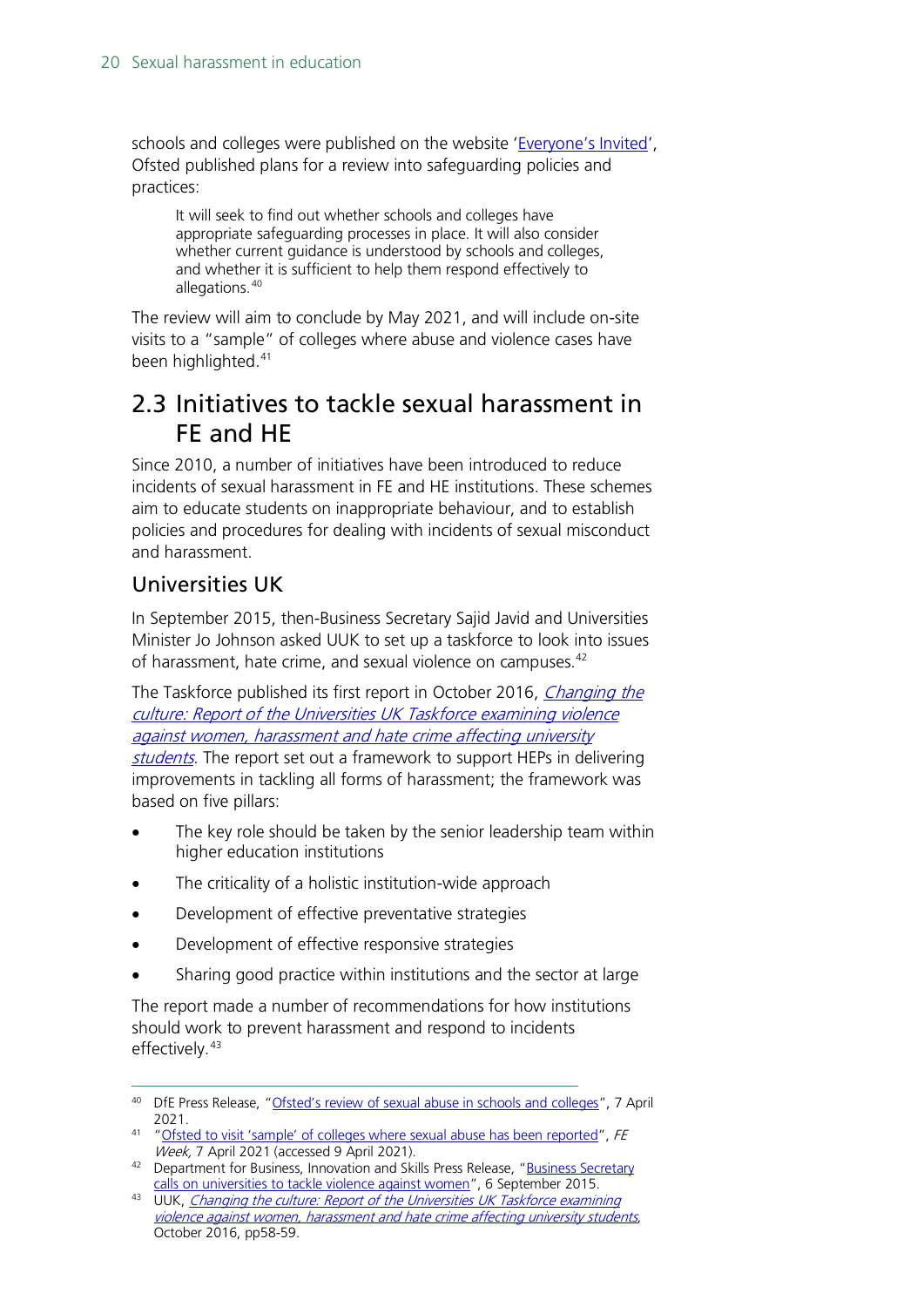#### **Prevention**

The Taskforce recommends that universities should:

- adopt an evidence-based bystander intervention programme.
- ensure that partnership agreements between the student and the university highlight up-front the behaviours that are expected from all students as part of the university community, set out disciplinary sanctions and state the university's commitment to ensuring the safety and wellbeing of students.
- embed a zero-tolerance approach across all institutional activities including outreach activities with schools and further education colleges, engagement with local bars and nightclubs, student inductions (including international student inductions), and student information.
- take meaningful steps to embed into their human resources processes (such as contracts, training, inductions) measures to ensure staff understand the importance of fostering a zero-tolerance culture and are empowered to take responsibility for this.

#### **Response**

The Taskforce recommends that universities should:

- develop a clear, accessible and representative disclosure response for incidents of sexual violence and rape, working with relevant external agencies where appropriate.
- take reasonable and practicable steps to implement a centralised reporting system.
- conduct a thorough assessment of which staff members need to be trained and what training needs to be provided. A clear, multi-tiered training strategy covering different types of incident can then be developed.
- build and maintain partnerships with local specialist services to ensure consistent referral pathways for students.
- establish and maintain strong links with the local police and NHS in order to develop and maintain a strategic partnership to prevent and respond to violence against women, harassment and hate crime affecting students.

UUK also published a further document alongside their Changing the Culture report: [Guidance for Higher Education Institutions, how to](http://www.universitiesuk.ac.uk/policy-and-analysis/reports/Documents/2016/guidance-for-higher-education-institutions.pdf)  [handle alleged student misconduct which may also constitute a criminal](http://www.universitiesuk.ac.uk/policy-and-analysis/reports/Documents/2016/guidance-for-higher-education-institutions.pdf)  [offence](http://www.universitiesuk.ac.uk/policy-and-analysis/reports/Documents/2016/guidance-for-higher-education-institutions.pdf). The quidance reflected the recommendations of the taskforce and updated the non-statutory guidelines detailed in the Zellick report, which had been in operation since 1994 and had previously served to guide universities dealing with student misconduct that was potentially at the level of a criminal offence. In April 2018, UUK published a report on the implementation of the updated quidance, *Guidance for* [allegations of student misconduct](https://www.universitiesuk.ac.uk/policy-and-analysis/reports/Documents/2018/uuk-cu-first-disclosures-briefing-note.pdf), which stated that universities were all at different stages in implementation.

In October 2019, the most recent report on the Taskforce's work was published: *Changing the culture. Tackling gender-based violence*, harassment and hate crime: two vears on. One of its key findings was that progress has been most apparent within the area of prevention. This had largely been driven by increased training for staff and students in order to raise awareness of what constitutes harassment and hate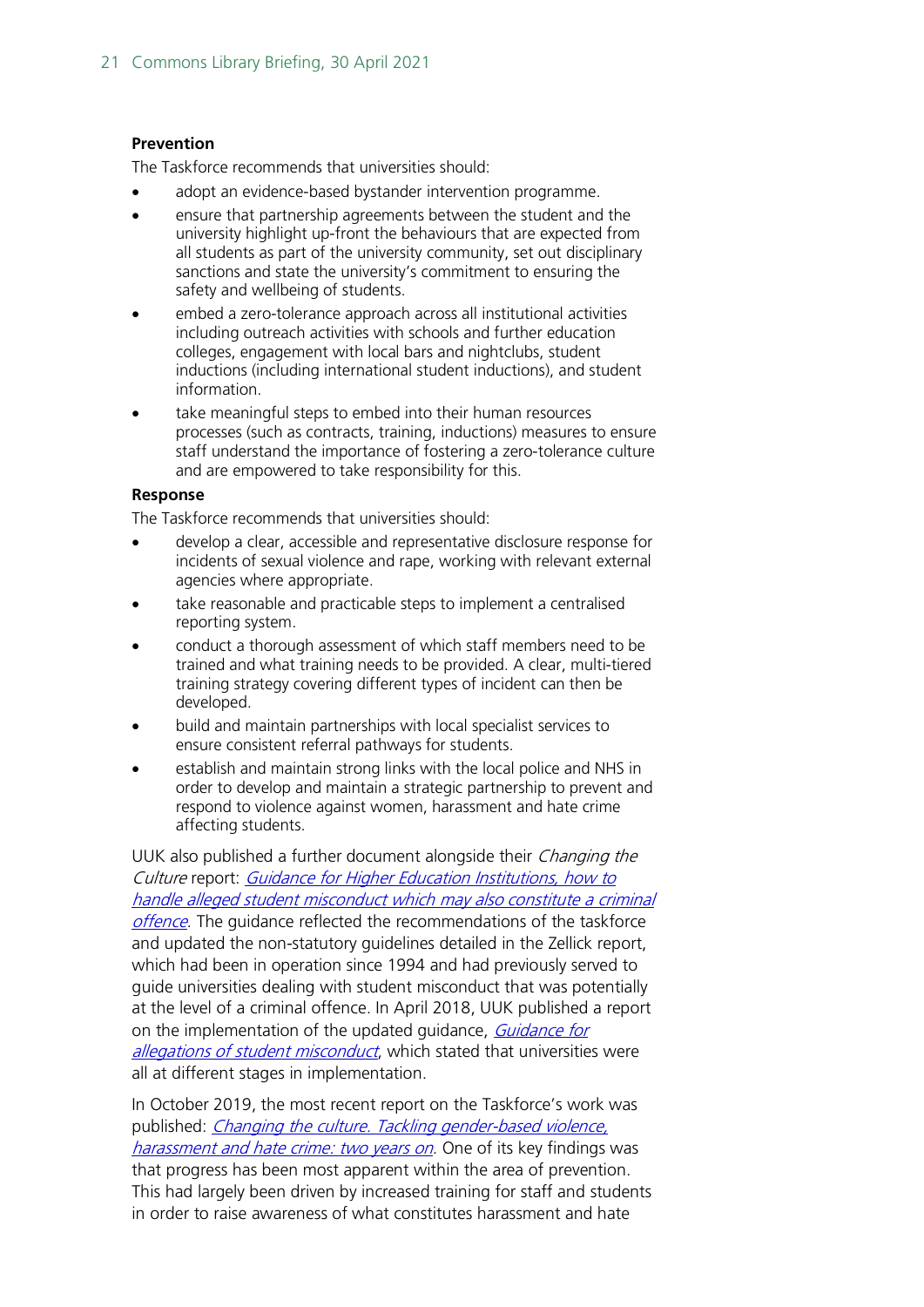incidents, the behaviours expected on campus, and potential sanctions where these are breached:

The work to address sexual misconduct and gender-based violence (GBV) is becoming embedded as part of 'business as usual' within some universities. Critically, initiatives are targeting students and a range of university staff. A focus on training programmes, designed to change attitudes and behaviours, is also evident.<sup>[44](#page-21-0)</sup>

One ongoing issue identified by the report, however, was a lack of resources to ensure that institutions were able to tackle harassment effectively:

Survey responses indicate that sector-wide challenges remain in terms of resourcing and funding. This appears to have impacted the ability of some universities to deliver improvements in responding to all forms of harassment. Where resources and funding were secured, the impact on progress was evident.<sup>[45](#page-21-1)</sup>

## The 1752 Group

The issue of insufficient resources has also been raised by The 1752 Group in relation to dealing with staff-to-student harassment. The group has suggested that there is a lack of guidance and expertise available for institutions on procedures to address student complaints about staff sexual misconduct.

In March 2020, the group partnered with law firm McAllister [Olivarius](http://www.mcolaw.com/) to publish [guidance to help HEPs](https://1752group.com/sector-guidance/) dealing with such complaints. The intention was to:

resolve the tension arising from having distinct procedures for handling student complaints and staff discipline; to provide a framework that engenders trust in HEIs to respond effectively to student complaints; to meet regulatory requirements; and to provide fair and equitable outcomes for both students and staff. [46](#page-21-2)

The guidance provides detailed recommendations for HEPs processing student complaints, and makes key recommendations during what they see as the main steps of an end-to-end procedure:

- Initial submission of complaint and risk assessment
- The Investigation
- The decision-making procedure
- The review process
- Confidentiality of outcomes and protection of the complainant
- Data recording and management

## The Office for Students

#### **Catalyst fund**

In 2016, the Office for Students (OfS), which regulates HE in England, established the Catalyst fund to provide financial support for projects

"The evidence reveals that progress continues to be made across many institutions in the sector."

**UUK,** *Changing the Culture: Two years on,* **2019**

<span id="page-21-0"></span><sup>&</sup>lt;sup>44</sup> UUK, Changing the Culture. Tackling gender-based violence, harassment and hate [crime: two years on](https://www.universitiesuk.ac.uk/policy-and-analysis/reports/Pages/changing-the-culture-two-years-on.aspx), October 2019, p7.

<span id="page-21-1"></span> $45$  *Ibid.,* p8.

<span id="page-21-2"></span><sup>&</sup>lt;sup>46</sup> The 1752 Group and McAllister Olivarius, Sector Guidance to Address Staff Sexual [Misconduct in UK HE,](https://1752group.com/wp-content/uploads/2020/03/the-1752-group-and-mcallister-olivarius-sector-guidance-to-address-staff-sexual-misconduct-in-uk-he-1.pdf) March 2020, p1.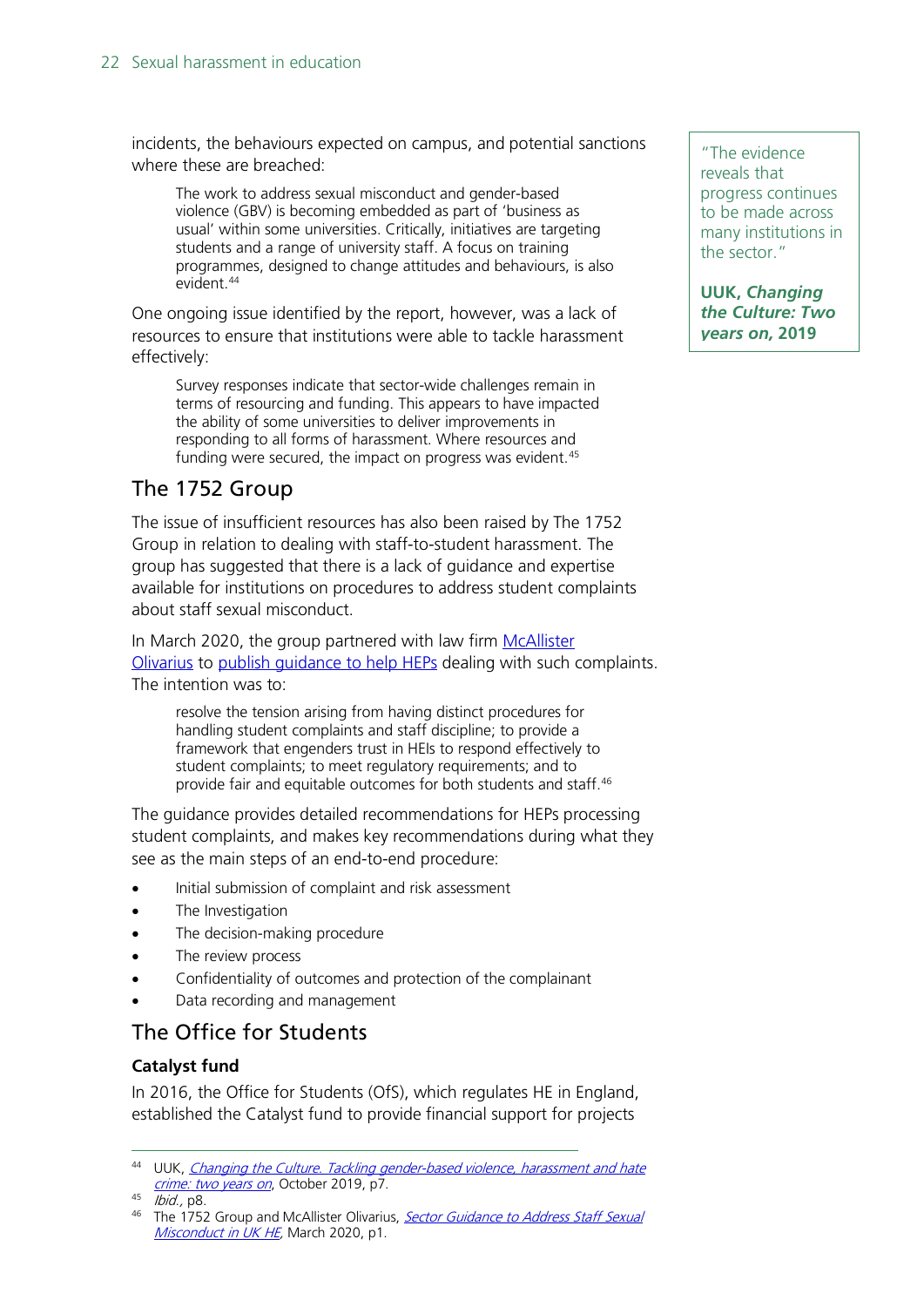designed to tackle hate crime and sexual violence and harassment. Between 2016 and 2019, 119 projects were awarded a total of £4.7 million. [47](#page-22-0) Projects are match-funded by providers and their partners, delivering an investment value of almost £10m.

The projects cover a wide range of activity, including training and awareness raising, digital innovation, and new approaches to prevention and reporting of sexual harassment. A list of the projects is available on the OfS website at [Student safety and wellbeing, What are the projects?](https://www.officeforstudents.org.uk/advice-and-guidance/student-wellbeing-and-protection/student-safety-and-wellbeing/what-are-the-projects/)

The benefits of the Catalyst programme were noted in the UUK Taskforce's *[Changing the culture:](https://www.universitiesuk.ac.uk/policy-and-analysis/reports/Pages/changing-the-culture-two-years-on.aspx) Two years on* report:

The support the OfS Catalyst fund provided was often highlighted by English universities as a significant contributor in supporting the development of interventions and new initiatives, academic research, employing permanent specialist staff and scaling up training for staff and students.[48](#page-22-1)

External evaluations of the three rounds of funding awarded by the Catalyst programme have been [published on the OfS website.](https://www.officeforstudents.org.uk/publications/catalyst-fund-projects-evaluation/)

#### **Consultation and statement of expectations**

On 9 January 2020, the OfS [launched a consultation](https://www.officeforstudents.org.uk/publications/consultation-on-harassment-and-sexual-misconduct/) on harassment and sexual misconduct in higher education, which included a proposed statement of expectations relating to providers' processes, policies, and systems to prevent and respond to harassment and sexual misconduct.

The consultation was paused in March 2020 due to the Covid-19 pandemic, but, on 9 February 2021, the OfS stated [its intention to](https://www.officeforstudents.org.uk/advice-and-guidance/student-wellbeing-and-protection/prevent-and-address-harassment-and-sexual-misconduct/next-steps/) re[launch its work](https://www.officeforstudents.org.uk/advice-and-guidance/student-wellbeing-and-protection/prevent-and-address-harassment-and-sexual-misconduct/next-steps/) to tackle harassment and sexual misconduct in higher education. This process was to include engaging with stakeholders to understand additional challenges faced by students in this area during the pandemic, publishing a revised statement of expectations in spring 2021, and reviewing its regulatory requirements:

As part of our wider work to review and reset our regulatory requirements [we will] consider, later this year, whether – and if so how – to update our regulatory requirements that relate to consumer protection law, including how we set requirements relating to complaints-handling arrangements and options for connecting the statement of expectations to the requirements expressed in conditions of registration. This would mean that we could use our enforcement powers where universities and colleges do not have robust, fair and effective complaints procedures in relation to harassment and sexual misconduct.<sup>[49](#page-22-2)</sup>

On 19 April 2021, the OfS published a revised [statement of](https://www.officeforstudents.org.uk/advice-and-guidance/student-wellbeing-and-protection/prevent-and-address-harassment-and-sexual-misconduct/statement-of-expectations/)  [expectations](https://www.officeforstudents.org.uk/advice-and-guidance/student-wellbeing-and-protection/prevent-and-address-harassment-and-sexual-misconduct/statement-of-expectations/) after discussions with students, universities and colleges, and third sector organisations. The statement comprises seven expectations covering the provision of effective staff and student training, and adequate policies and processes for reporting and

<span id="page-22-0"></span><sup>&</sup>lt;sup>47</sup> OfS, *Catalyst for change: Protecting students from hate crime, sexual violence and* [online harassment in higher education](https://www.officeforstudents.org.uk/publications/catalyst-fund-projects-evaluation/), 12 June 2019.

<span id="page-22-1"></span><sup>48</sup> UUK, [Changing the Culture. Tackling gender-based violence, harassment and hate](https://www.universitiesuk.ac.uk/policy-and-analysis/reports/Pages/changing-the-culture-two-years-on.aspx) crime: two years on, October 2019, p8.

<span id="page-22-2"></span><sup>&</sup>lt;sup>49</sup> OfS[,](https://www.universitiesuk.ac.uk/policy-and-analysis/reports/Pages/changing-the-culture-two-years-on.aspx) ["Clearer expectations on harassment for universities and colleges"](https://www.officeforstudents.org.uk/news-blog-and-events/press-and-media/clearer-expectations-on-harassment-for-universities-and-colleges/), 9 February 2021.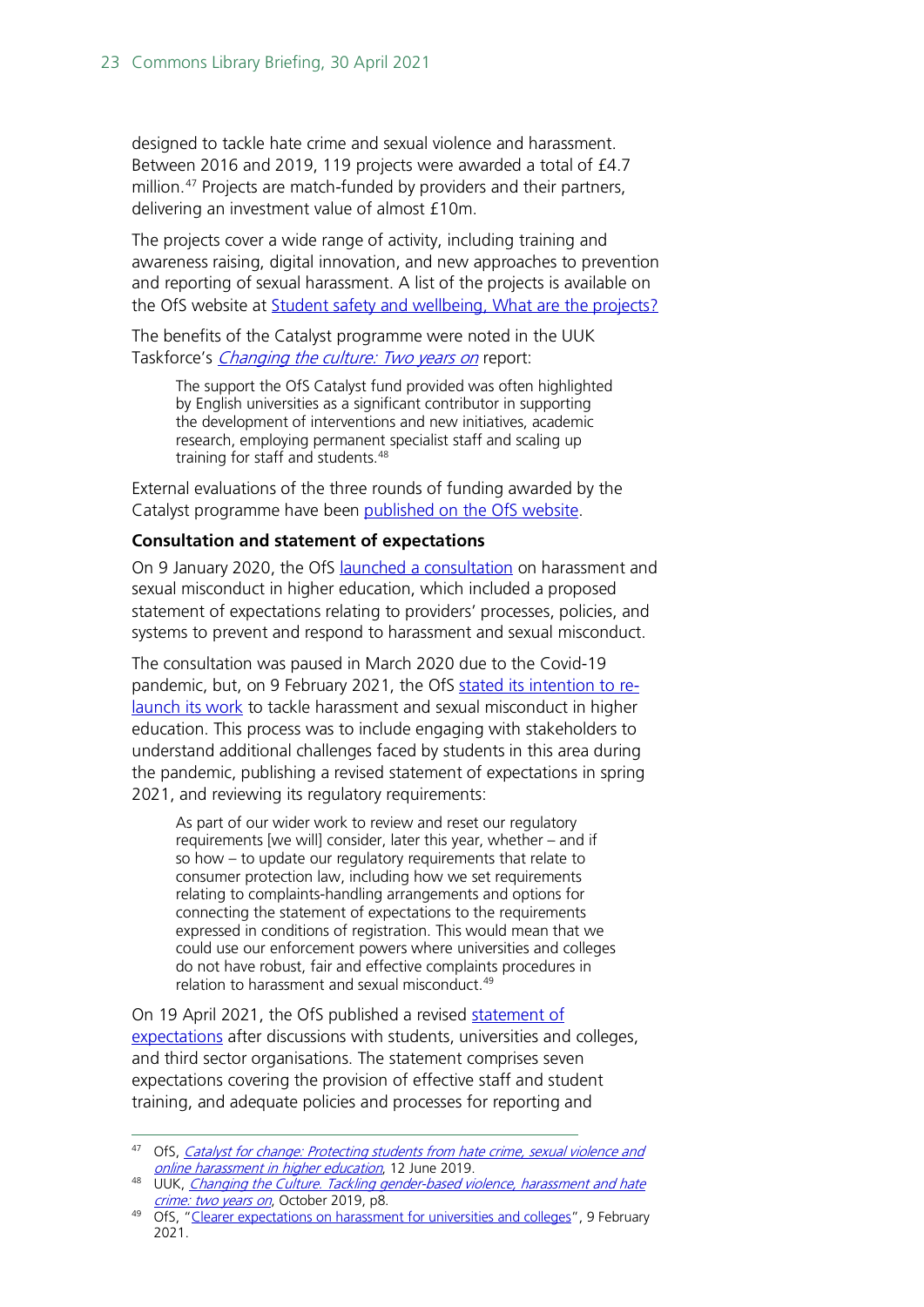disclosing incidents of harassment and sexual misconduct, and responding effectively to allegations.

In a blog also published on 19 April 2021, the chief executive of the OfS Nicola Dandridge urged universities to review their sexual misconduct and harassment policies by summer 2021, and said that the OfS will continue to consider whether to connect the expectations to conditions of registration:

Publishing this statement of expectations represents a major step in ensuring that all students feel safe during their time in higher education. It is a real opportunity for universities and colleges to make a difference and I would strongly urge them to grasp it.

Over the next year we will examine how universities and colleges have responded. We will particularly want to hear from students and students' unions that things are changing for the better. As part of this process, we will consider options for connecting the statement directly to our conditions of registration.<sup>[50](#page-23-1)</sup>

# <span id="page-23-0"></span>2.4 Institutional policies on sexual harassment

It is not compulsory for FE and HE institutions to have sexual harassment policies in place, but many do. These policies define harassment and set out procedures for reporting cases and dealing with complaints.

## Further education

Further education institutions have different issues to higher education issues when formulating policies in the area of sexual harassment, because many colleges admit students under 18 as well as adults.

Further education colleges and sixth-form colleges that admit students under the age of 18 have to comply with the same safeguarding regulations as schools. Guidance on the requirements are set out in a Department of Education publication, Keeping children safe in education. Statutory quidance for schools and colleges, which was last updated in January 2021. [51](#page-23-2) The guidance states that colleges should have safeguarding or child protection policies in place and that staff should receive training to deal with these issues. An example of a [Safeguarding Policy](https://www.cnwl.ac.uk/student-support/safeguarding) is available on the College of North West London website.

Colleges should also have policies and procedures in place to deal with over 18s, including policies on equality and diversity, drugs and alcohol, and student conduct. Sexual harassment in colleges often tends to be covered under policies to deal with bullying and general harassment.

## Higher education

Universities have adopted a variety of approaches to dealing with sexual harassment. The OIA's [2017 Annual Report](https://www.oiahe.org.uk/resources-and-publications/annual-reports/) stated that "some providers

<span id="page-23-1"></span><sup>50</sup> OfS blog, "How we expect universities and colleges to tackle harassment and sexual [misconduct"](https://www.officeforstudents.org.uk/news-blog-and-events/blog/how-we-expect-universities-and-colleges-to-tackle-harassment-and-sexual-misconduct/), 19 April 2021.

<span id="page-23-2"></span><sup>&</sup>lt;sup>51</sup> Department for Education, Keeping children safe in education. Statutory guidance [for schools and colleges](https://www.gov.uk/government/publications/keeping-children-safe-in-education--2), January 2021.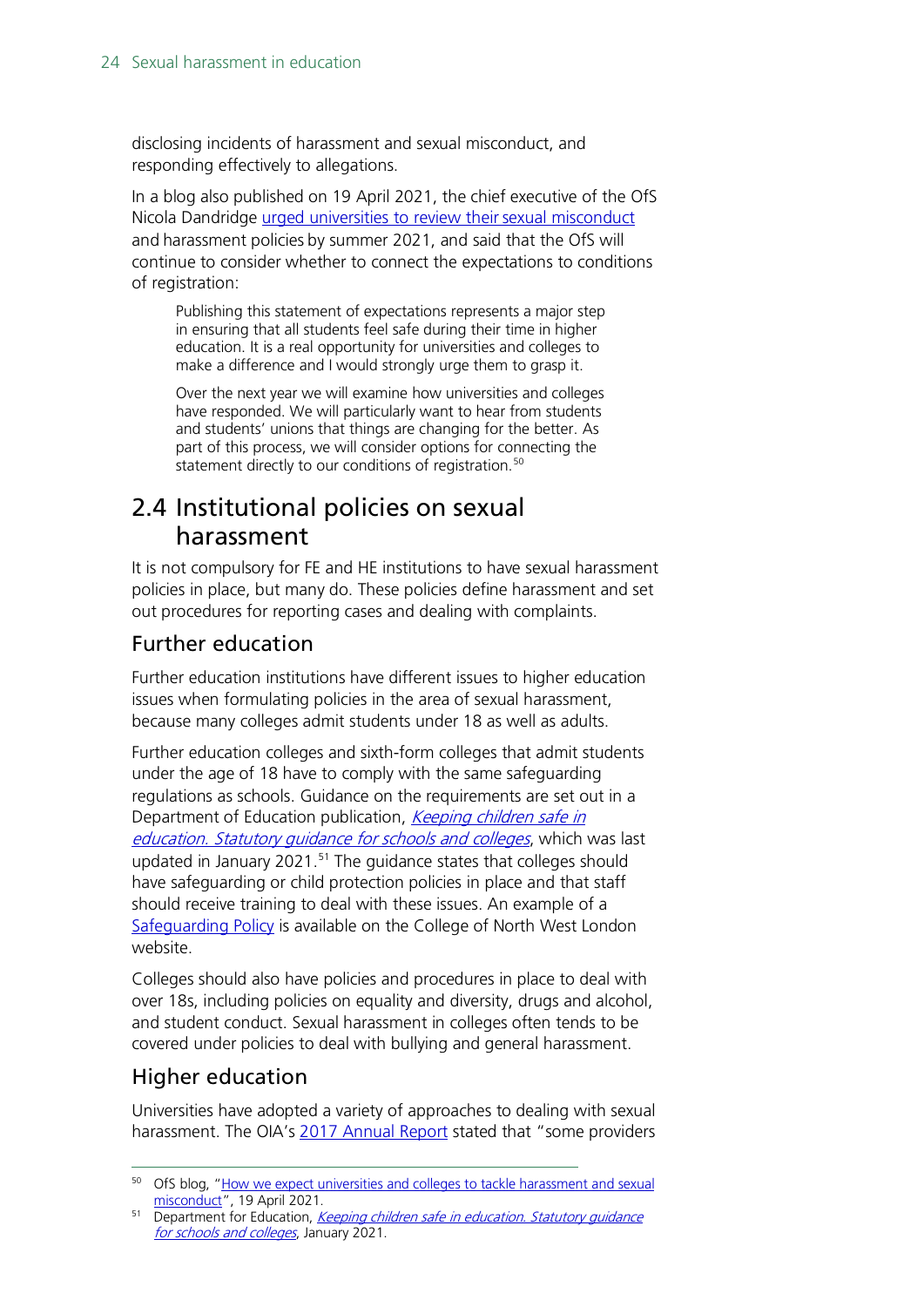are developing more information and guidance on sexual harassment for staff and students",<sup>[52](#page-24-0)</sup> and the UUK Taskforce's *Changing the* culture: Two vears on report states that "substantive effort is being made by individual institutions to develop a more comprehensive, systematic and joined-up approach."<sup>53</sup>

Not all HEPs have separate policies in place to deal specifically with sexual harassment or violence. Such issues are often also dealt with by overarching policies on bullying, harassment, equality, diversity, student conduct, and staff-student relationships.

Some universities, however, such as the Universities of Oxford (see Box 1), [Cambridge,](https://www.studentcomplaints.admin.cam.ac.uk/harassment-sexual-misconduct/i-want-know-more-about-universitys-policies) [West of England,](http://www2.uwe.ac.uk/services/Marketing/about-us/pdf/Policies/UWE-Sexual-Harassment-Violence-Policy-Statement.pdf) and [Goldsmiths, University of London,](https://reportandsupport.gold.ac.uk/support/goldsmiths-policy-on-sexual-violence-sexual-harassment-and-sexual-misconduct) have implemented specific policies and procedures on sexual harassment and assault.

#### **Box 1: University of Oxford sexual harassment policy**

The University of Oxford has a policy on sexual harassment. Information is available on the university's [Harassment Advice](https://www.admin.ox.ac.uk/eop/harassmentadvice/) website, and the webpag[e University Policy and Procedure on Harassment.](https://www.admin.ox.ac.uk/eop/harassmentadvice/policyandprocedure/) The policy states that:

The University does not tolerate any form of harassment or victimisation and expects all members of the University community, its visitors and contractors to treat each other with respect, courtesy and consideration.

The policy defines harassment, and gives examples of behaviour that may amount to harassment, including:

- unwanted physical contact, ranging from an invasion of space to an assault, including all forms of sexual harassment, including:
	- i. inappropriate body language
	- ii. sexually explicit remarks or innuendoes
	- iii. unwanted sexual advances and touching
- threatening to disclose, or disclosing, a person's sexuality or disability to others without their permission
- deliberately using the wrong name or pronoun in relation to a transgender person, or persistently referring to their gender identity history
- publishing, circulating or displaying pornographic, racist, homophobic, sexually suggestive or otherwise offensive pictures or other materials.

The university's [Sexual Harassment and Violence Support Service](https://www.ox.ac.uk/students/welfare/supportservice?wssl=1) also has its own dedicated webpage, which signposts to specialist advisers.

## Processes for dealing with sexual harassment cases

Universities and colleges generally investigate allegations of sexual harassment and misconduct through their own internal complaints procedures. This may involve an academic interviewing an alleged victim and perpetrator, reviewing any evidence of misconduct, and writing a report. The complainant may be able to get support, but not legal advice, during this from their student services.

Complainants who are not happy with the outcome of a case can generally appeal their case through the institution's internal appeal

<span id="page-24-0"></span><sup>52</sup> OIA, *[Annual Report](https://www.oiahe.org.uk/media/1806/oia-annual-report-2017.pdf)*, 2017, p36.

<span id="page-24-1"></span><sup>&</sup>lt;sup>53</sup> UUK, Changing the Culture. Tackling gender-based violence, harassment and hate [crime: two years on](https://www.universitiesuk.ac.uk/policy-and-analysis/reports/Pages/changing-the-culture-two-years-on.aspx), October 2019, p65.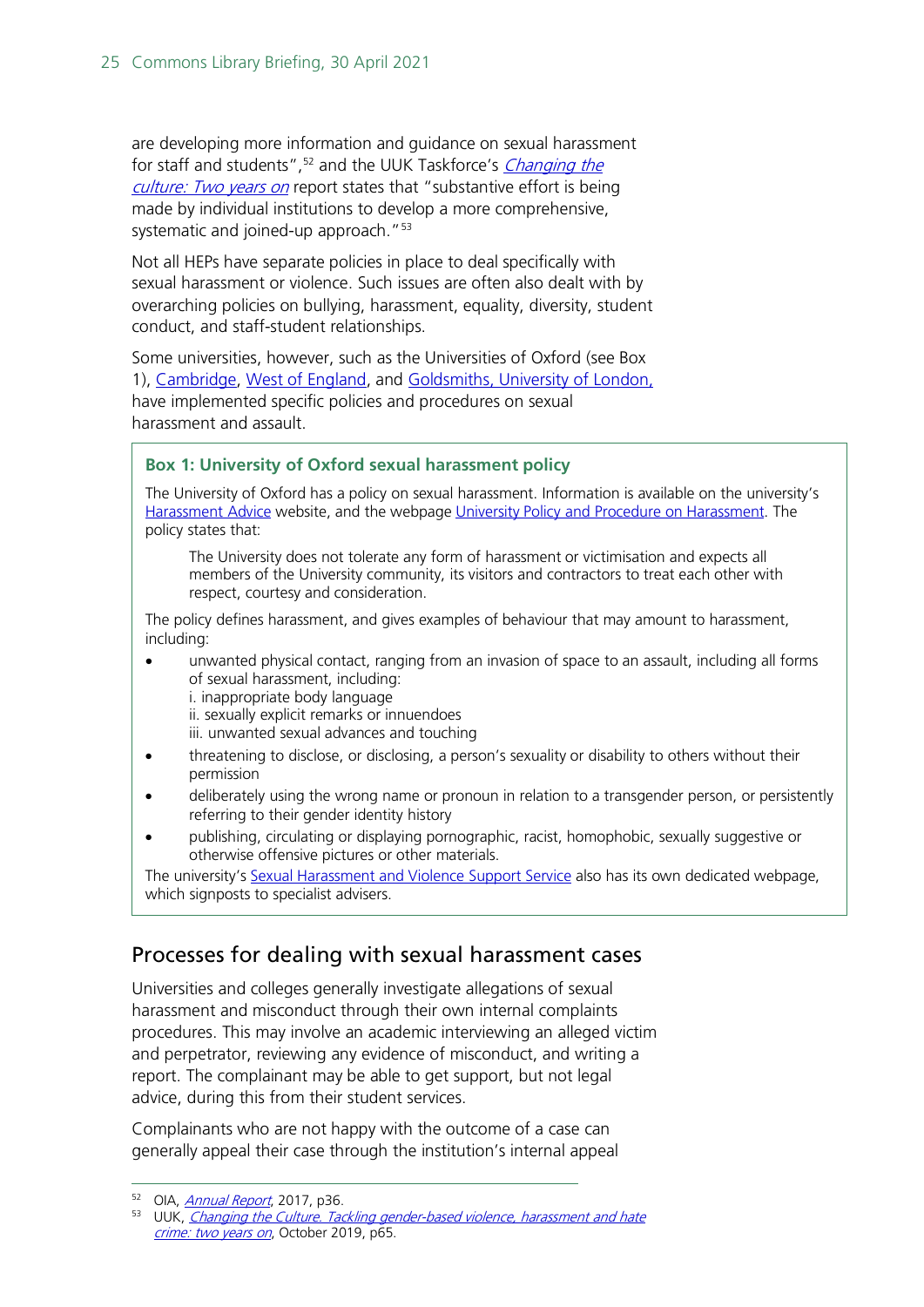process. If they are still unsatisfied there is a final route of appeal to the [Office of the Independent Adjudicator,](http://www.oiahe.org.uk/) or to the [Education and Skills](https://www.gov.uk/government/organisations/education-and-skills-funding-agency)  [Funding Agency](https://www.gov.uk/government/organisations/education-and-skills-funding-agency) for FE cases. This appeal process examines whether universities and colleges have properly followed their own procedures.

In October 2018, the OIA published *guidance* for HEPs on dealing with complaints involving sexual misconduct and harassment.<sup>[54](#page-25-1)</sup>

### Sexual consent classes

In response to the issue of sexual harassment, almost two thirds of universities have established consent classes for students. These involve guidance on "how to seek consent before sexual encounters, how to recognise consent and how to identify situations in which it cannot be given."[55](#page-25-2)

A number of universities have made such classes obligatory for new students, while others have introduced similar courses on an optional basis.

## <span id="page-25-0"></span>2.5 Parliamentary debate on sexual harassment in FE and HE

The Government's approach to sexual harassment in FE and HE has been set out in PQs, some examples are included below.

**[Pupils and Students: Sexual Offences](https://questions-statements.parliament.uk/written-questions/detail/2021-03-16/169856)**: Written question [-](https://questions-statements.parliament.uk/written-questions/detail/2021-03-16/169856) [169856](https://questions-statements.parliament.uk/written-questions/detail/2021-03-16/169856)

#### **Dan Jarvis** on 16 March 2021

To ask the Secretary of State for Education, what assessment his Department has made of the potential merits of (a) schools, (b) further education providers and (c) universities recording and publishing the number of sexual abuse cases experienced by students for the safety of female students.

#### **Vicky Ford** on 22 March 2021

Any form of harassment, violence or sexual assault is abhorrent and unacceptable anywhere in society, including in our schools, colleges and universities, which should be safe and inclusive environments.

There is already a strong and clear framework in place for schools and colleges, which sets out what they should be doing in terms of recording and reporting (to the police and children's social care, as required) in sexual abuse cases.

This is set out in 'Keeping children safe in education' (KCSIE), which is the statutory guidance to which all schools and colleges must have regard to when carrying out their duties to safeguard and promote the welfare of children. The guidance can be found here: [https://www.gov.uk/government/publications/keeping](https://www.gov.uk/government/publications/keeping-children-safe-in-education--2)[children-safe-in-education--2.](https://www.gov.uk/government/publications/keeping-children-safe-in-education--2) It sets out a framework for information recording, collection and sharing. This includes, amongst other things, that all concerns, discussions and decisions

<span id="page-25-1"></span><sup>54</sup> [OIA briefing note: Complaints involving sexual misconduct and harassment,](file://hpap03f/DIS/Shares/Publications/Standard%20Notes/Final%20-%20SPS/OIA%20briefing%20note:%20Complaints%20involving%20sexual%20misconduct%20and%20harassment) 31 October 2018.

<span id="page-25-2"></span><sup>55</sup> ["Universities teach consent classes to cut sexual assault"](https://www.thetimes.co.uk/article/universities-teach-consent-classes-to-cut-sexual-assault-kg62ld5nw), The Times, 9 October 2019 (accessed 9 April 2021).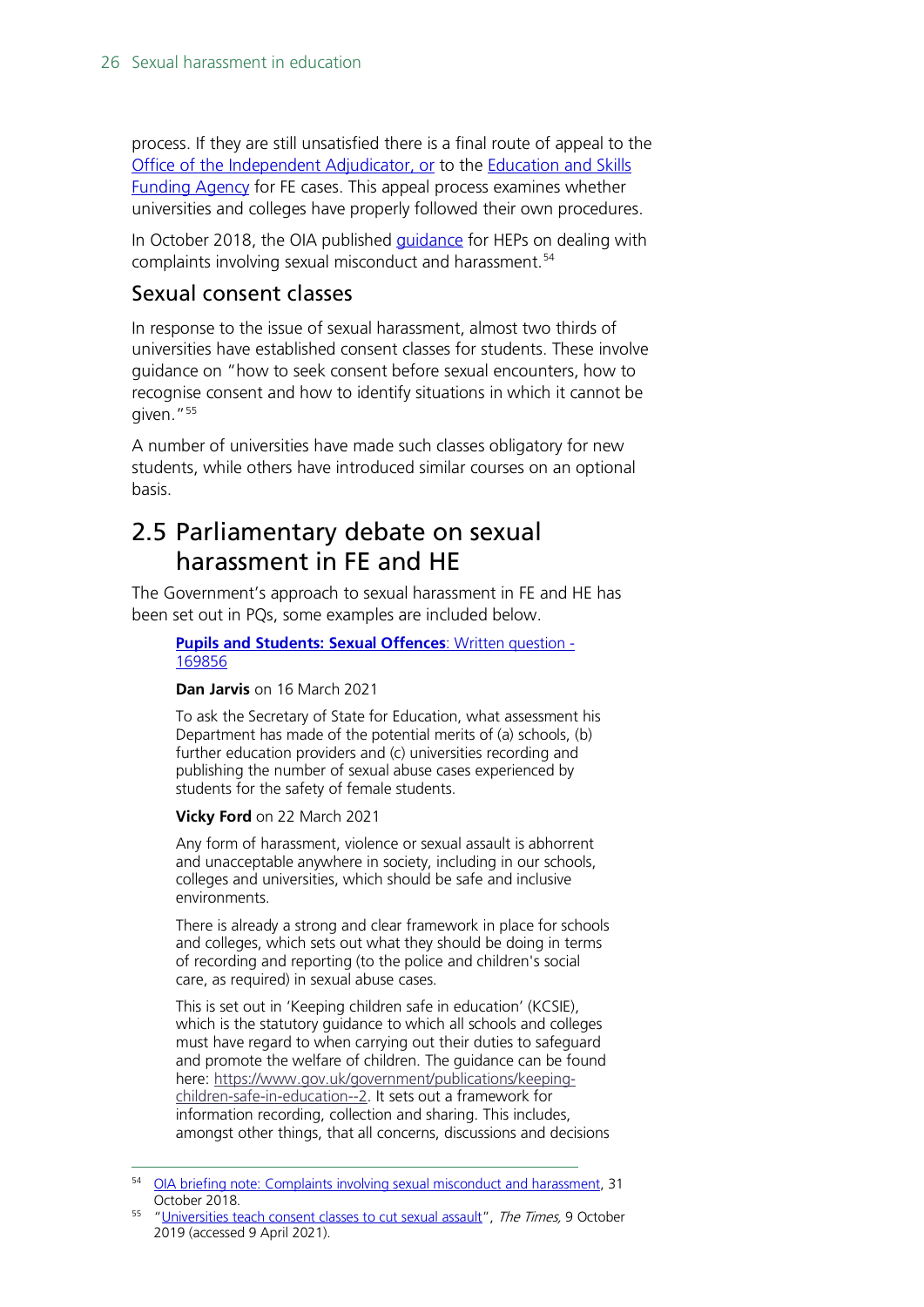made, and the reasons for those decisions, should be recorded in writing and that staff should speak to their Designated Safeguarding Lead if they have any doubts about this requirement.

To further support schools and colleges, we have published departmental advice on what sexual violence and sexual harassment between children in schools and colleges looks like, how to prevent it, how to respond to reports of it, and on how to support victims. This information can be found here: [https://www.gov.uk/government/publications/sexual](https://www.gov.uk/government/publications/sexual-violence-and-sexual-harassment-between-children-in-schools-and-colleges()[violence-and-sexual-harassment-between-children-in-schools-and](https://www.gov.uk/government/publications/sexual-violence-and-sexual-harassment-between-children-in-schools-and-colleges()[colleges.](https://www.gov.uk/government/publications/sexual-violence-and-sexual-harassment-between-children-in-schools-and-colleges()

We regularly consult on KCSIE to see where we might be able to strengthen it. Our latest consultation was launched on 10 December 2020 and closed on 4 March 2021. At the same time, we also sought views on revisions to the stand-alone advice on sexual violence and sexual harassment between children in schools and colleges. We are now analysing those responses and revised guidance is expected to come into force in September 2021.

Higher Education (HE) providers are autonomous, and have clear responsibilities, including under the Equality Act 2010, and should have robust policies and procedures in place to comply with the law, and to investigate and swiftly address reports of sexual misconduct.

The government already urges university leaders to ensure a zerotolerance approach to all harassment and sexual misconduct and improve the systems for reporting incidents. The government also urges HE providers to collect comprehensive accurate data on harassment incidents, and continue to break down barriers to reporting, in spite of the potential for this to lead to initial spikes in reported instances.

The Universities UK 'Changing the Culture' framework 2016 report made a number of recommendations on tackling harassment and hate crime on campus, including on improving reporting rates and mechanisms for disclosure in HE providers. These included that relevant internal and external support should be signposted, and that reporting procedures should be centralised, accessible, and allow for anonymity if preferred, as well as enabling accurate data to be captured to determine the scale of a problem and track year on-year trends. The report can be found here: [https://www.universitiesuk.ac.uk/policy-and](https://www.universitiesuk.ac.uk/policy-and-analysis/reports/Documents/2016/changing-the-culture.pdf)[analysis/reports/Documents/2016/changing-the-culture.pdf.](https://www.universitiesuk.ac.uk/policy-and-analysis/reports/Documents/2016/changing-the-culture.pdf)

The Office for Students has recently made a statement on next steps for tackling harassment and hate crime in higher education, including plans for publication of its statement of expectations on harassment and hate crime. This is available at: [https://www.officeforstudents.org.uk/advice-and-](https://www.officeforstudents.org.uk/advice-and-guidance/student-wellbeing-and-protection/prevent-and-address-harassment-and-sexual-misconduct/statement-of-expectations/)

[guidance/student-wellbeing-and-protection/prevent-and-address](https://www.officeforstudents.org.uk/advice-and-guidance/student-wellbeing-and-protection/prevent-and-address-harassment-and-sexual-misconduct/statement-of-expectations/)[harassment-and-sexual-misconduct/statement-of-expectations/.](https://www.officeforstudents.org.uk/advice-and-guidance/student-wellbeing-and-protection/prevent-and-address-harassment-and-sexual-misconduct/statement-of-expectations/)

#### **[Universities: Sexual Harassment](https://questions-statements.parliament.uk/written-questions/detail/2021-01-08/134441)**: Written question - [134441](https://questions-statements.parliament.uk/written-questions/detail/2021-01-08/134441)

#### **Sarah Champion** on 8 January 2021

To ask the Secretary of State for Education, what steps he is taking to improve the external oversight of universities in the handling of cases of sexual misconduct.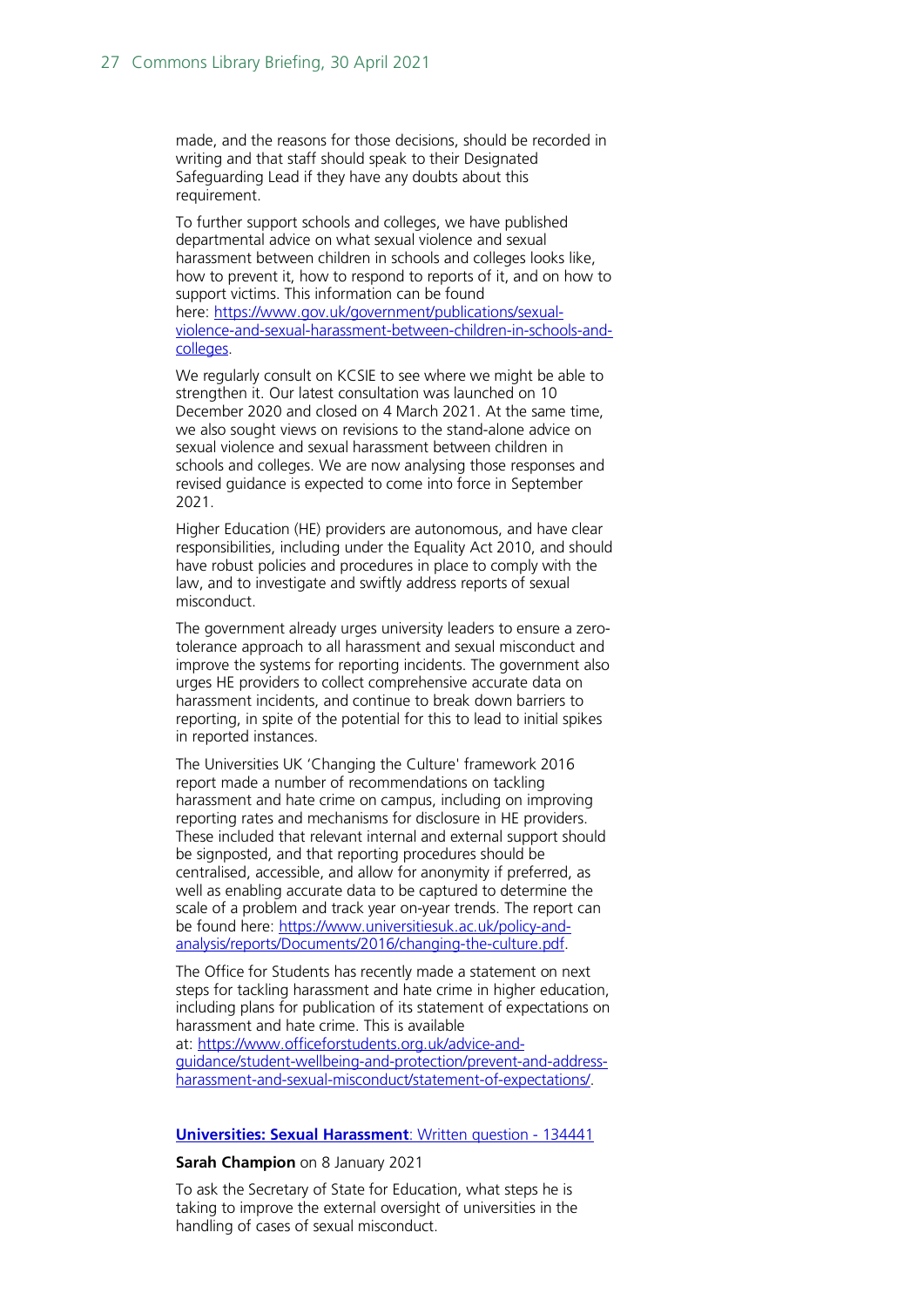#### **Michelle Donelan** on 21 January 2021

Departmental officials are working closely with departments across government to tackle sexual misconduct in universities. The government continues to work closely with Universities UK (UUK) on implementing its Changing the Culture framework.

Underreporting of sexual harassment and sexual violence is common within society and it is important that providers break down barriers to reporting and that students feel safe and able to report incidents of sexual harassment and sexual violence. The most recent UUK progress report, published in October 2019, showed that progress is being made, with 72% of responding institutions having developed or improved the recording of data on harassment and discrimination incidents with a more centralised approach.

The government expects providers to take their responsibilities to students seriously and to have in place appropriate policies and procedures to tackle sexual misconduct, report incidents and make complaints. The government also expects the provider to support the student in making a decision about the way forward, including whether to make a report to the police. Any student who feels that their complaint has not been dealt with appropriately or satisfactorily can escalate their complaint to the Office of the Independent Adjudicator (OIA).

The Office of Students (OfS) has an extremely important role to play in ensuring there are appropriate mechanisms in place to safeguard students and it is clearly important that the OfS has the appropriate powers to address these issues effectively. The OfS has provided £4.7 million for safeguarding schemes*.*

The OfS has committed to going further to tackle harassment and sexual misconduct, announcing consultation proposals setting out expectations for all HE providers to prevent and address hate crime, harassment and sexual misconduct. The consultation is currently on hold due to the COVID-19 outbreak. The OfS are still accepting online submissions in relation to the consultation and are responding to queries. Further details are available on their webpage: [https://www.officeforstudents.org.uk/publications/cons](https://www.officeforstudents.org.uk/publications/consultation-on-harassment-and-sexual-misconduct/) [ultation-on-harassment-and-sexual-misconduct/.](https://www.officeforstudents.org.uk/publications/consultation-on-harassment-and-sexual-misconduct/)

The government will continue to urge university leaders to prioritise a zero-tolerance culture to all harassment and sexual misconduct and improve the systems for reporting incidents.

#### **[Students: Protection](https://questions-statements.parliament.uk/written-questions/detail/2019-07-16/HL17193)**: Written question - HL1719[3](https://questions-statements.parliament.uk/written-questions/detail/2019-07-16/HL17193)

#### **Lord Bassam of Brighton** on 16 July 2019

To ask Her Majesty's Government what role they intend for the Office for Students to have in the provision of support to universities that have experienced difficulties in implementing policies to protect students from sexual harassment, bullying and threats of violence.

#### **Viscount Younger of Leckie** on 24 July 2019

There is no place in our society, including within higher education, for hatred or any form of harassment, discrimination or racism.

Higher education providers have clear responsibilities, including under the Equality Act (2010). They should have robust policies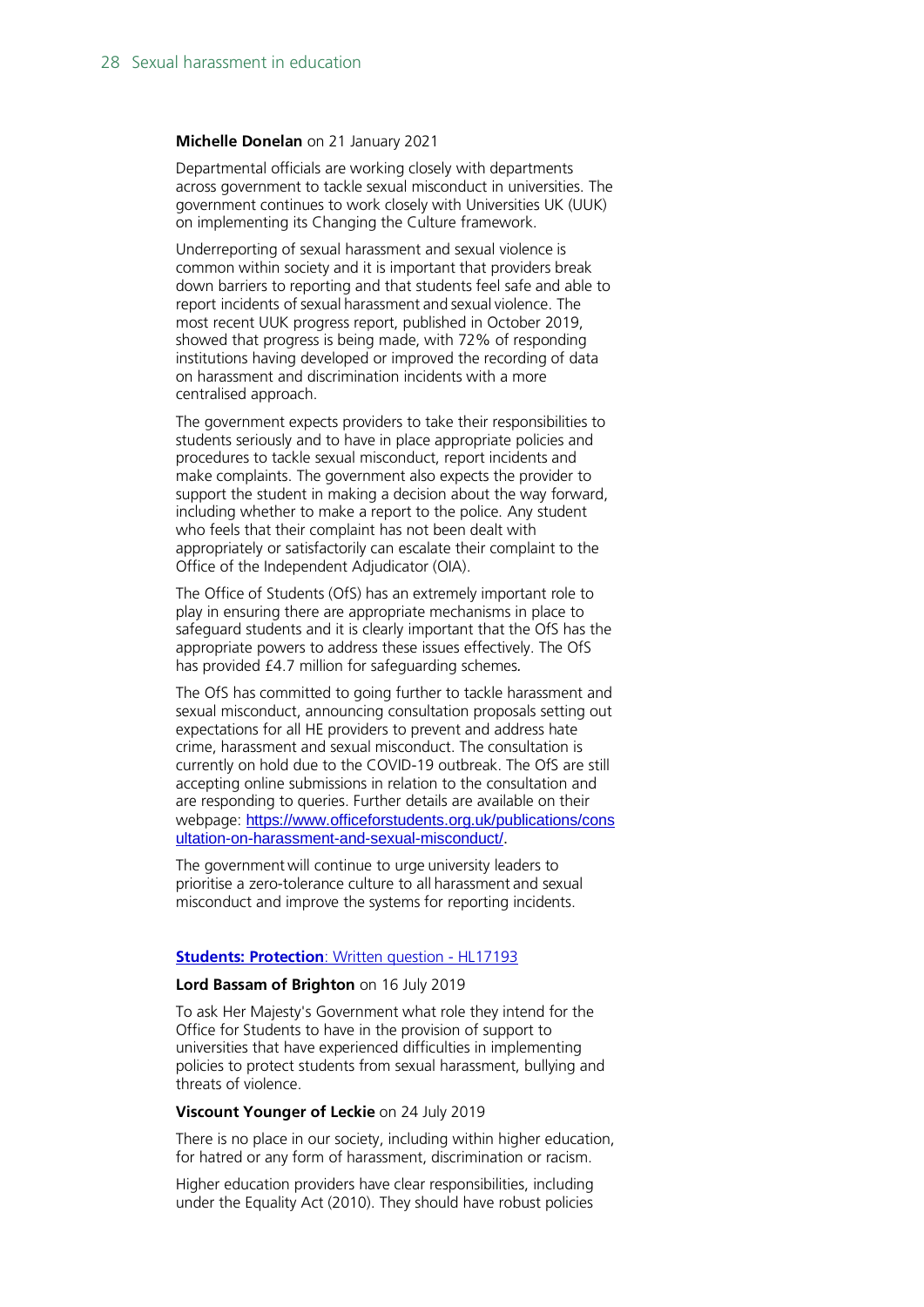and procedures in place to comply with the law and to protect against violence, bullying, discrimination and harassment.

The government has tasked the Office for Students (OfS) to tackle these important issues at a sector level and to make campuses places of tolerance for all students. The OfS was set up to champion students and it is right that they work closely with higher education providers on these issues.

The OfS and its predecessor body allocated £4.7 million for a safeguarding scheme to address harassment and hate crime in higher education, including 63 projects with a specific focus on sexual violence and misconduct.

The OfS has commissioned an external evaluation of this scheme and, in June this year, published its 'Catalyst for change' report, attached, which includes recommendations for providers on how they can address the issue of hate crime, sexual violence and online harassment alongside a range of resources on their website. The OfS has held several conferences on harassment issues to support providers and share good practice. It will hold a series of roundtables in 2019-20 to examine key issues relating to student welfare and safeguarding, including reporting, monitoring and evaluation of approaches.

Ministers and officials in the department regularly meet the OfS, stakeholders and representative bodies about a range of student experience issues, including student safeguarding. This includes specific quarterly meetings with the OfS to discuss how to tackle harassment and hate crime within the sector.

The government will continue to work closely with the OfS to prioritise the tackling of all forms of harassment and hate crime in higher education.